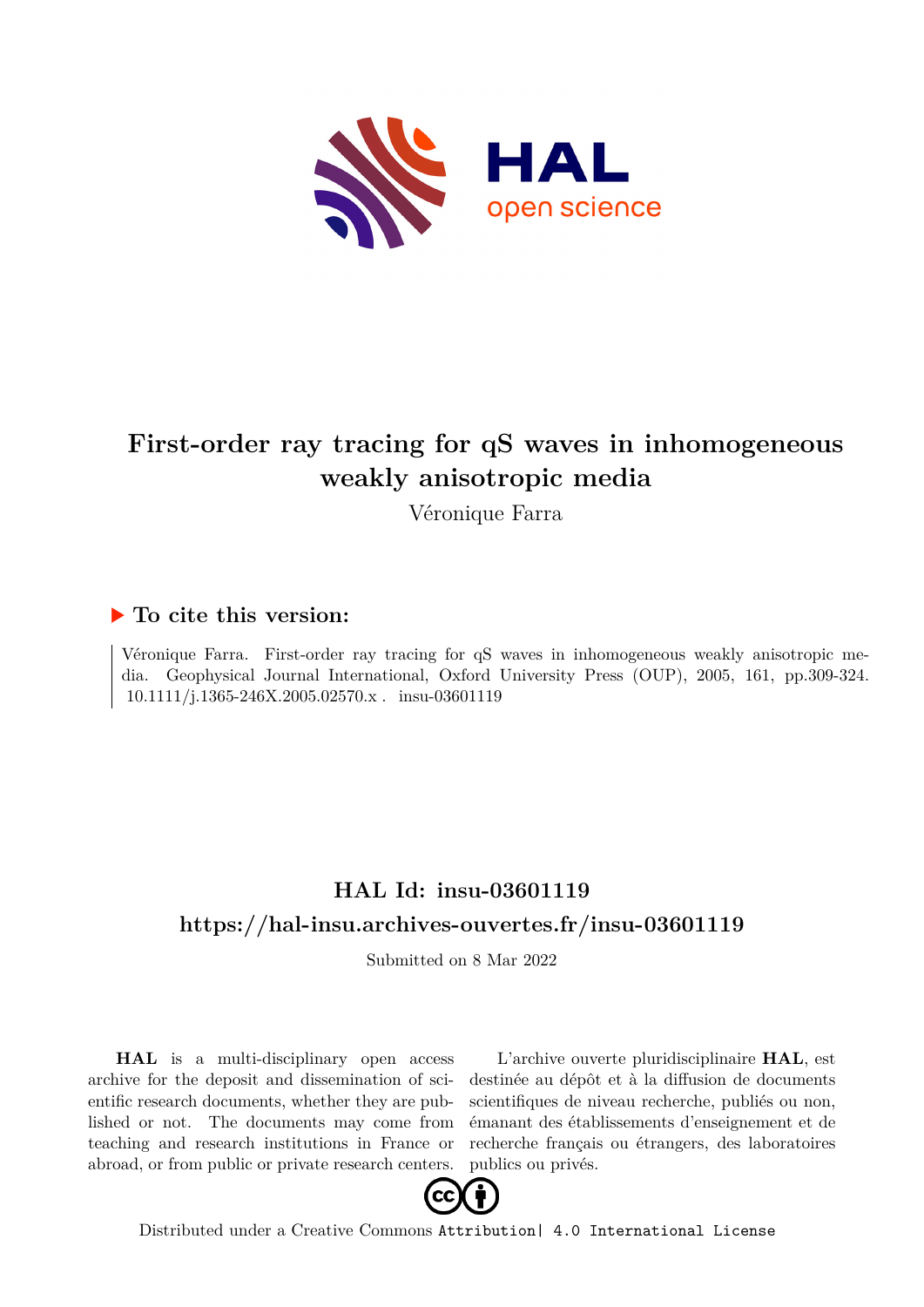# **First-order ray tracing for** *qS* **waves in inhomogeneous weakly anisotropic media**

# Véronique Farra

*D´epartement de Sismologie, Institut de Physique du Globe de Paris,* 4 *Place Jussieu,* 75252 *Paris cedex* 05, *France. E-mail: farra@ipgp.jussieu.fr*

Accepted 2004 December 23. Received 2004 October 14; in original form 2004 April 14

#### **SUMMARY**

First-order ray tracing equations and paraxial ray tracing system are derived for quasi-shear waves propagating in a smooth inhomogeneous weakly anisotropic medium. The first-order equations are based on explicit formulae in terms of slowness vector and elastic parameters. They only depend on 15 independent combinations of elastic parameters. For isotropic media, they reduce to exact equations. The behaviour of the approximate equations is studied in the vicinity of singularities. Ray tracing equations behave properly if the wave mode is changed when the ray crosses the conical or the intersection singularity, but the paraxial ray tracing system may be singular. A second-order correction of the traveltime is obtained by integration along the approximate rays. Comparison of the exact and approximate traveltimes in transversely isotropic and orthorhombic homogeneous media shows small relative errors except in the close vicinity of cusps.

**Key words:** anisotropy, perturbation method, *qS* waves, ray tracing, second-order traveltime.

#### **1 INTRO DUCTION**

Perturbation theory is a useful tool for approximate study of wave properties in weakly anisotropic media. It gives approximate but very simple and transparent expressions for physical quantities such as the phase velocity and the polarization vector of individual waves (see, among others, Mensch & Rasolofosaon 1997; Pšenčík & Gajewski 1998; Farra 2001; Farra & Pšenčík 2003). Such approximations are important as they offer physical insight into the dependence of wave attributes on the elastic parameters of the medium. In anisotropic media of arbitrary symmetry, exact expressions depend on all 21 elastic parameters. In weakly anisotropic media, the individual seismic waves only depend on a limited set of their combinations, the so-called weak anisotropy parameters (see Farra & Pšenčík 2003). The combinations of elastic parameters corresponding to the *qP* wave are different from combinations for the *qS* waves. Standard ray tracing equations for anisotropic media do not reflect this fact since they appear identical for all three types of wave. Moreover, the standard ray equations are quite complicated. The right-hand sides of the ray tracing equations contain up to 81 terms consisting of individual elastic parameters. Many of these terms are mutually dependent and the calculation of the right-hand sides of the ray tracing equations requires many unnecessary operations.

In this paper, approximate ray tracing equations are presented for the *qS* waves. The approximation is of the first order with respect to the size of deviation of the medium from isotropy. A similar approach is used for  $qP$  wave in Pšenčík & Farra (2004). The application of the standard ray method (Cerven'y 1972) to the propagation of the  $qS$  waves in inhomogeneous anisotropic media is more complicated than for the *qP* wave, because of difficulties related to singularities. Singularities can cause breakdowns of the ray tracing algorithms (Shearer & Chapman 1989; Gajewski & Pšenčík 1990; Vavryčuk 2001). Singularities often appear with triplications of the wave front. Triplications complicate the geometry of the wave front but do not pose complications for ray tracing equations. Moreover, in the vicinity of shear wave singularities, the two *qS* waves do not propagate independently but are mutually coupled (see, for example, Chapman & Shearer 1989).

In Sections 2 and 3, basic equations and standard (exact) ray equations are reviewed. In Section 4, the matrix **B**, whose elements control various attributes of elastic waves, is introduced and first-order approximations for phase velocities are obtained. In Sections 5 and 6, firstorder ray tracing (FORT) equations and paraxial ray tracing systems are derived for *qS* waves. These equations are based on explicit formulae which make the dependence on parameters of the medium transparent. Their behaviour in the vicinity of singularities is studied analytically. In Section 7, a second-order traveltime correction to be evaluated along the first-order rays is derived. In Section 8, explicit expressions are given for transverse isotropic (TI) media. The accuracy of approximate traveltime formulae is illustrated with numerical examples in Section 9.

In the following, all the lowercase indices range over the values 1, 2 and 3 and the uppercase indices range over the values 1 and 2. The subscript with brackets [*m*] characterizes the wave mode,  $m = 1, 2$  for the *qS* waves and  $m = 3$  for the *qP* wave. The superscript in parenthesis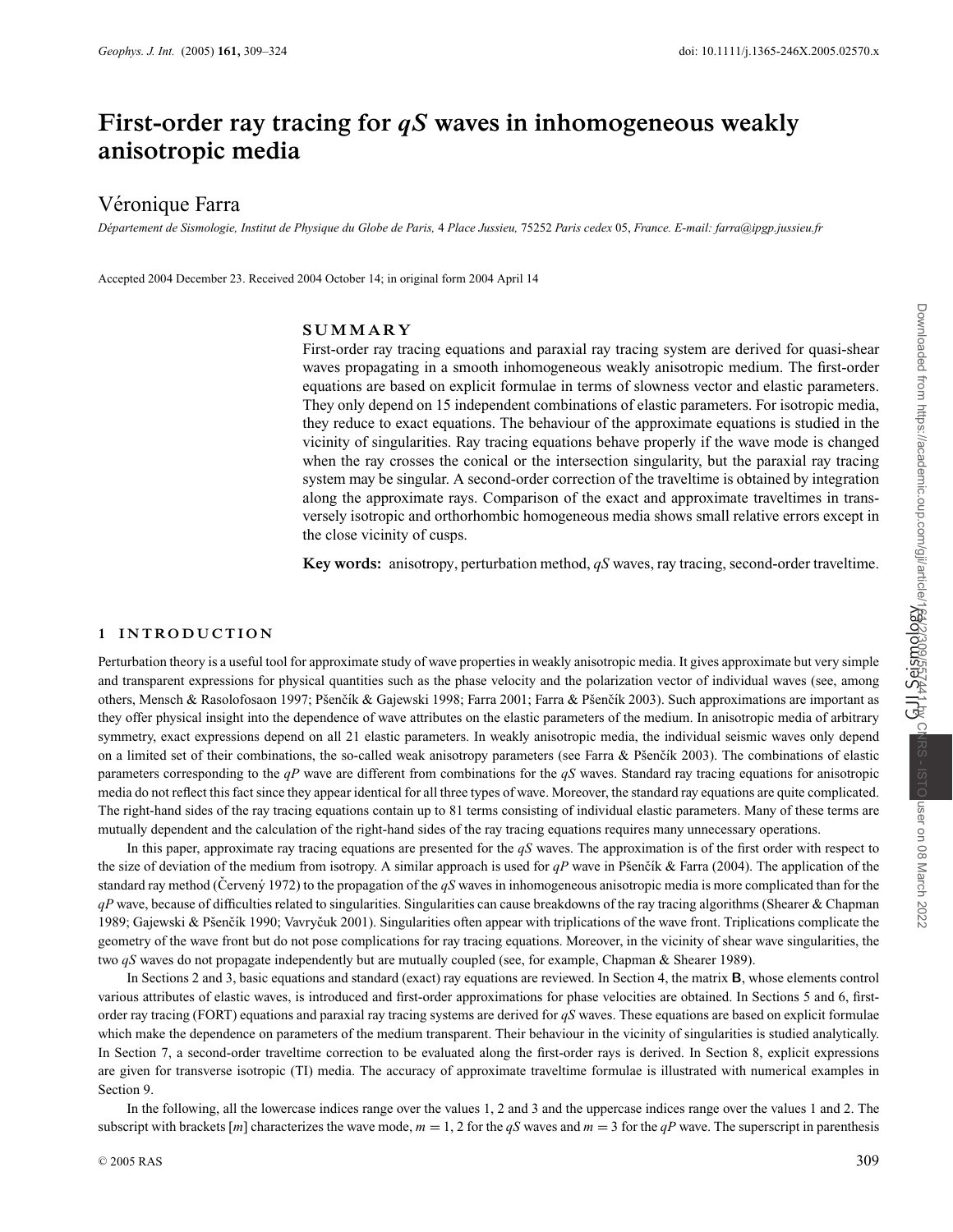indicates the approximation order of the quantity. Voigt notation  $A_{\alpha\beta}$  for density-normalized elastic parameters, with  $\alpha$  and  $\beta$  running from 1 to 6, is used in parallel with the tensor notation *aijkl*. The Einstein summation convention is used for the repeated subscripts.

#### 2 GENERAL EXPRESSIONS

Let us introduce the generalized Christoffel matrix **Γ**(**p**), whose elements are dependent on a vector **p** and are given by:

$$
\Gamma_{jk} = p_i p_l a_{ijkl}.\tag{1}
$$

The matrix **Γ**(**p**) is called the generalized Christoffel matrix in contrast to the standard Christoffel matrix in the definition of which the vector **p** is defined as a unit vector. The parameters  $a_{ijkl} = c_{ijkl}/\rho$  are the density-normalized elastic parameters and  $p_i$  are the components of the vector **p**. The matrix **Γ**(**p**) is a symmetric 3 × 3 matrix with three positive eigenvalues  $G_{[m]}($ **p**) and corresponding eigenvectors  $\mathbf{g}_{[m]}($ **p**). Since the elements of matrix **Γ** are homogeneous functions of the second degree in **p**,  $G_{[m]}(\mathbf{p})$  and  $\mathbf{g}_{[m]}(\mathbf{p})$  are homogeneous functions of degree two and zero, respectively (see Červený 2001).

Three wave modes (the quasi-*P* wave and two quasi-*S* waves) can propagate in the anisotropic solid defined by the density-normalized elastic parameters  $a_{ijkl}$ . Each wave mode is associated with one of the eigenvalues  $G_{[m]}$ . For each of the wave modes, the corresponding slowness vector, denoted  $\mathbf{p}_{[m]}$ , satisfies the eikonal equation which can be written in the following form (Cerven'y 1972):

$$
G_{[m]}(\mathbf{p}_{[m]}) = 1. \tag{2}
$$

The slowness vector  $\mathbf{p}_{[m]} = \mathbf{n}/V_{[m]}(\mathbf{n})$  is related to the phase velocity  $V_{[m]}(\mathbf{n})$  in the wave normal direction defined by the unit vector **n**. Since  $G_{[m]}(\mathbf{p})$  is a homogeneous function of degree 2 with respect to **p**, it can be deduced from eq. (2) that the phase velocity squared is given by:

$$
V_{[m]}^{2}(\mathbf{n}) = G_{[m]}(\mathbf{n}).
$$
\n(3)

The polarization vector of the wave is identical with the corresponding eigenvector  $\mathbf{g}_{[m]}$ .

In the following sections, the eigenvalues  $G_{[m]}$  are ordered as follows:  $G_{[2]} \leq G_{[1]} \leq G_{[3]}$ . The eigenvalues  $G_{[M]}$ ,  $M = 1, 2$ , correspond to the  $qS_M$  waves, the  $qS_1$  wave being defined as the faster quasi-shear wave in terms of phase velocity; the remaining eigenvalue  $G_{[3]}$  belongs to the *qP* wave. The three phase-velocity sheets can be separated, but they can also come into contact along so-called singularity directions.

Singularities are very common in all kinds of anisotropy. They are defined as directions where two waves have coincident phase velocities (or eigenvalues  $G_{[m]}$ ). For most geological materials, the waves with a coincident phase velocity are the quasi-shear waves. We will assume that only shear wave singularities are present in the medium. Three types of singularities can be distinguished: the kiss, the intersection and the conical singularity (see, for example, Crampin & Yedlin 1981). All these singularities can appear in weakly as well as in strongly anisotropic media. In singular directions, it is not possible to specify uniquely the polarization vectors  $\mathbf{g}_{[M]}$  of the  $qS_M$  waves. It is only possible to find the plane in which the polarization vectors  $\mathbf{g}_{[M]}$  are situated, i.e. the plane perpendicular to the third polarization vector  $\mathbf{g}_{[3]}$ .

#### **3 RAY EQUATIONS**

The ray equations discussed in the following sections can be used for any 3-D continuous distributions of the elastic parameters. The Christoffel matrix **Γ**, the eigenvalues  $G_{[m]}$  and the eigenvectors  $\mathbf{g}_{[m]}$  are functions of the position vector **x**.

The ray equations can be written in a compact way by using the Hamiltonian formulation. Let us introduce the Hamiltonian:

$$
H(\mathbf{x}, \mathbf{p}) = \frac{1}{2}(G(\mathbf{x}, \mathbf{p}) - 1),
$$
\n(4)

where the symbol *G* denotes one of three eigenvalues of the Christoffel matrix. In the following sections the subscript [*m*], which characterizes the wave mode, will be omitted for simplification in the ray equations.

The ray tracing equations in inhomogeneous anisotropic media can be written as:

$$
\frac{dx_i}{d\tau} = \frac{\partial H}{\partial p_i} = \frac{1}{2} \frac{\partial G}{\partial p_i},
$$
\n
$$
\frac{dp_i}{d\tau} = -\frac{\partial H}{\partial x_i} = -\frac{1}{2} \frac{\partial G}{\partial x_i},
$$
\n(5)

(see, for example, Cerveny 1989; Farra 1989). Here  $x_i$  are coordinates of the trajectory of the ray and  $p_i$  are components of the slowness vector at corresponding points of the ray. The variable  $\tau$  is a parameter along the ray, which has the meaning of propagation time. Let us mention that the group velocity is given by the first set of eqs (5).

At each point of a ray, the slowness vector satisfies the eikonal equation

 $H(\mathbf{x}, \mathbf{p}) = 0,$  (6)

which yields  $(2)$ . As *H* is constant along any solution of  $(5)$ , it is sufficient to satisfy the eikonal equation  $(6)$  at the source in order to satisfy it along the whole ray.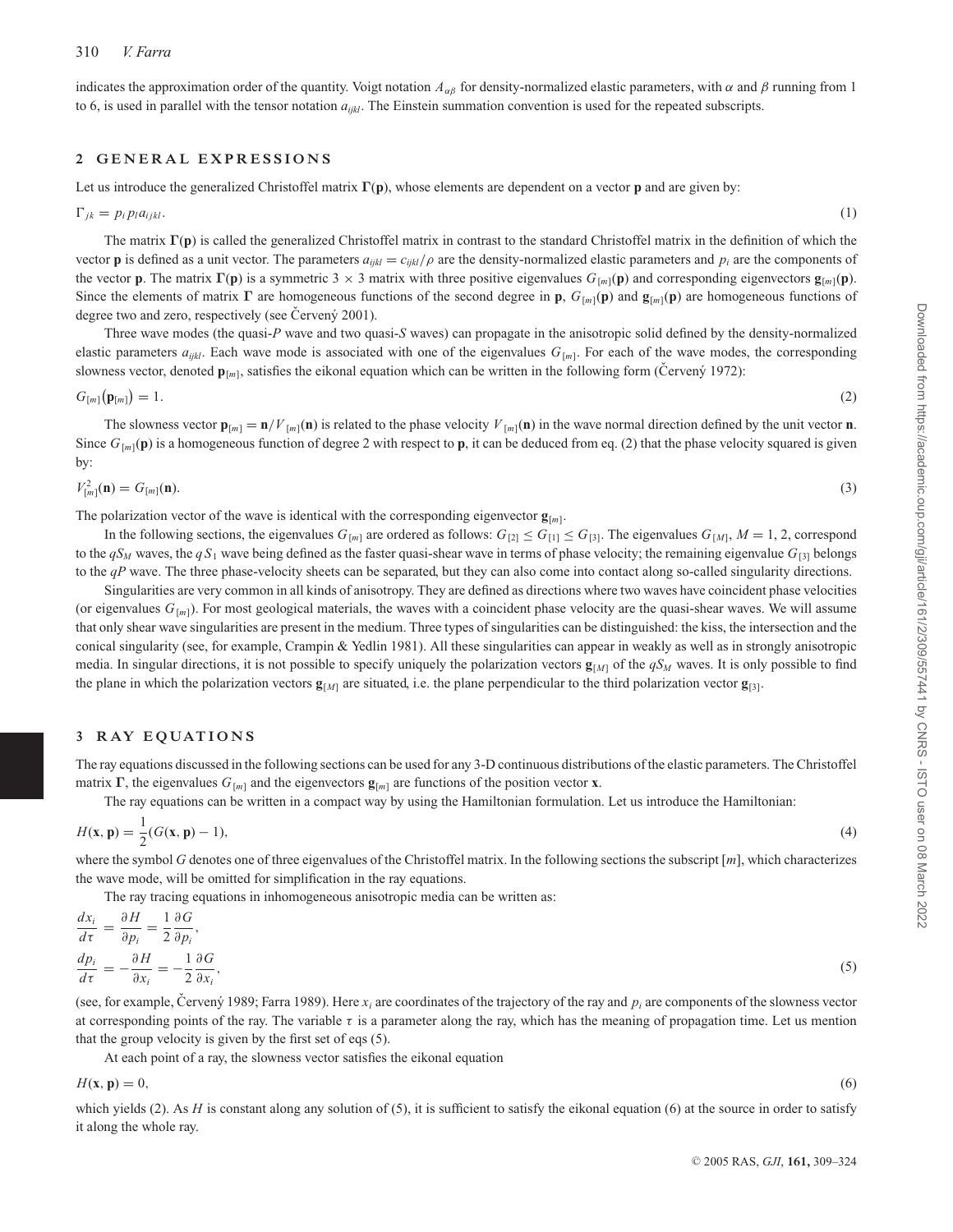Ray tracing equations (5) have been expressed compactly in terms of partial derivatives of the Christoffel matrix with respect to  $x_i$  and  $p_i$  and the polarization vector **g** of the considered wave mode (Cerven'y 1972; Gajewski & Pšenčík 1987, 1990):

$$
\frac{dx_i}{d\tau} = \frac{1}{2} \mathbf{g}^\mathrm{T} \frac{\partial \mathbf{\Gamma}}{\partial p_i} \mathbf{g}, \qquad \frac{dp_i}{d\tau} = -\frac{1}{2} \mathbf{g}^\mathrm{T} \frac{\partial \mathbf{\Gamma}}{\partial x_i} \mathbf{g}
$$
\n<sup>(7)</sup>

where the superscript T is used to denote the transposed vector. This requires the computation of many terms at each step of integration of the ray equations, including the 21 elastic parameters and their spatial derivatives. The right-hand side of the ray tracing equations (7) contains up to 81 terms consisting of individual elastic parameters. Many of these terms are mutually dependent, so that the calculation of the right-hand side of ray tracing equations often requires many unnecessary operations, which may even increase numerical errors.

Let us describe a ray by the position vector  $\mathbf{x}(\tau)$  and the slowness vector  $\mathbf{p}(\tau)$ . The traveltime between  $\mathbf{x}(\tau)$  and  $\mathbf{x}(\tau)$  is obtained by integration along the ray

$$
T = \int_{\tau_0}^{\tau} \left( \mathbf{p} \cdot \frac{d\mathbf{x}}{d\tau} - H(\mathbf{x}, \mathbf{p}) \right) d\tau.
$$
 (8)

The ray satisfies the eikonal equation (6); thus the second term in (8) is zero. Moreover, since the eigenvalue *G* is a homogeneous function of degree 2 in **p**, it can be shown that:

$$
\mathbf{p} \cdot \frac{d\mathbf{x}}{d\tau} = \frac{1}{2} p_i \frac{\partial G}{\partial p_i} = 1,\tag{9}
$$

so that (8) can be simply written as:

$$
T = \tau - \tau_0. \tag{10}
$$

Along the ray  $(\mathbf{x}(\tau), \mathbf{p}(\tau))$ , we can compute the paraxial propagator matrix  $\mathbf{P}(\tau, \tau_0)$ . The paraxial propagator matrix is the propagator matrix of the paraxial ray tracing system:

$$
\frac{d\mathbf{P}}{d\tau} = \mathbf{D}(\tau)\mathbf{P},\tag{11}
$$

where

$$
\mathbf{D}(\tau) = \begin{pmatrix} \mathbf{S} & \mathbf{T} \\ -\mathbf{R} & -\mathbf{S}^{\mathrm{T}} \end{pmatrix} \tag{12}
$$

is a  $6 \times 6$  matrix computed on the reference ray at  $\tau$ . The elements of the 3  $\times$  3 matrices **R**, **S** and **T** are defined by:

$$
R_{ij} = \frac{\partial^2 H}{\partial x_i \partial x_j} = \frac{1}{2} \frac{\partial^2 G}{\partial x_i \partial x_j}, \qquad S_{ij} = \frac{\partial^2 H}{\partial p_i \partial x_j} = \frac{1}{2} \frac{\partial^2 G}{\partial p_i \partial x_j}, \qquad T_{ij} = \frac{\partial^2 H}{\partial p_i \partial p_j} = \frac{1}{2} \frac{\partial^2 G}{\partial p_i \partial p_j}.
$$
(13)

The propagator matrix  $\mathbf{P}(\tau, \tau_0)$  is the 6  $\times$  6 matrix with initial condition  $\mathbf{P}(\tau_0, \tau_0) = \mathbf{I}_6$  ( $\mathbf{I}_6$  is the 6  $\times$  6 identity matrix). The propagator matrix of the paraxial system (11) has many applications, for example in the computation of the paraxial rays around the reference ray, the second derivatives of the traveltime and the ray theoretical amplitude, in the two-point ray tracing as well as in ray tracing in perturbed media (see, among others, Červený et al. 1988; Červený 1989; Farra & Madariaga 1987; Farra 1993).

The second partial derivatives of *G* in (13) can be written as (see eq. 20 in Gajewski & Pšenčík 1990):

$$
\frac{\partial^2 G_{[m]}}{\partial z_i \partial z_j} = \mathbf{g}_{[m]}^{\mathrm{T}} \frac{\partial^2 \mathbf{\Gamma}}{\partial z_i \partial z_j} \mathbf{g}_{[m]} + \sum_{m'=1}^{m'=3, m' \neq m} \frac{2}{G_{[m]} - G_{[m']}} \left( \mathbf{g}_{[m]}^{\mathrm{T}} \frac{\partial \mathbf{\Gamma}}{\partial z_i} \mathbf{g}_{[m']} \right) \left( \mathbf{g}_{[m]}^{\mathrm{T}} \frac{\partial \mathbf{\Gamma}}{\partial z_j} \mathbf{g}_{[m']} \right),\tag{14}
$$

where  $z_i$  may be either  $x_i$  or  $p_i$ .

The ray tracing equations (7) and the paraxial ray tracing system  $(11-13)$  are identical in general form for all three wave modes propagating in inhomogeneous anisotropic media. The type of wave has to be specified by the initial conditions and does not change along a ray in a smooth anisotropic medium (however, it may change at interfaces); the only exception is related to the rays of  $qS_1$  and  $qS_2$  waves passing through shear-wave singularities. It may happen when integrating eqs (7) that the ray crosses a singularity, i.e. the direction of the local slowness vector  $p(\tau)$  is a singularity direction for the medium at  $\mathbf{x}(\tau)$ . For the *qS<sub>M</sub>* waves, the polarization vector cannot be determined uniquely at that point and the right-hand side of the ray equations (7) cannot be evaluated. Moreover, the paraxial ray tracing system  $(11-13)$  is singular since  $(14)$ is infinite when  $G_{[1]} = G_{[2]}$ . Singularities cause difficulties in tracing rays in inhomogeneous anisotropic media (Shearer & Chapman 1989; Gajewski & Pšenčík 1990; Vavryčuk 2001).

#### **4 APPRO XIMATE EXPRESSIONS FOR THE PHASE VELOCITY IN WEAKLY ANISOTROPIC MEDIA**

In the following sections, we assume that the medium is weakly anisotropic, so that the parameters  $a_{i i k l}$  can be expressed as follows:

$$
a_{ijkl} = a_{ijkl}^{(0)} + \Delta a_{ijkl} = a_{ijkl}^{(0)} + \epsilon b_{ijkl}.
$$
\n(15)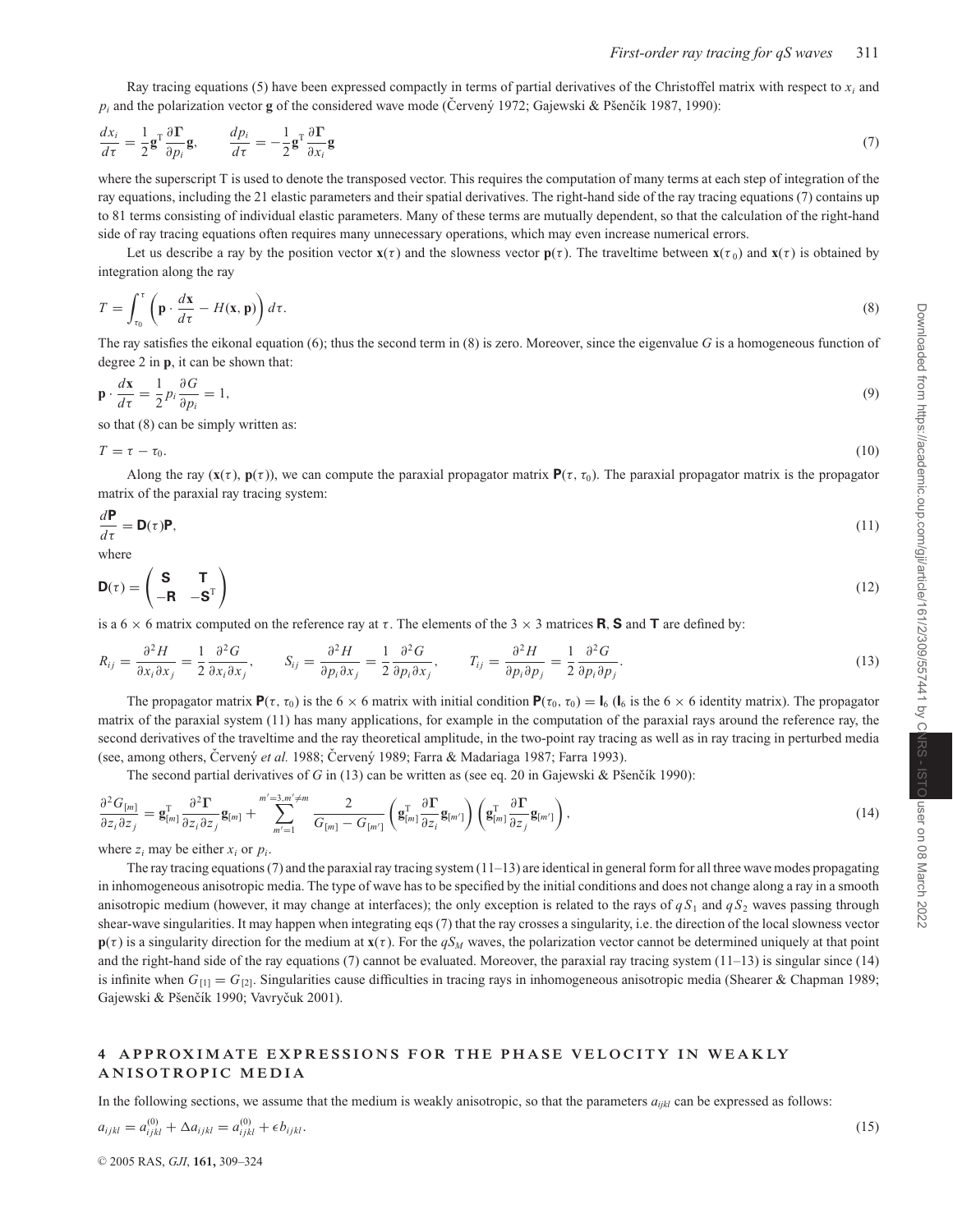The  $a_{ijkl}^{(0)}$  are the density-normalized elastic parameters in a reference isotropic medium:

$$
a_{ijkl}^{(0)} = (\alpha^2 - 2\beta^2)\delta_{ij}\delta_{kl} + \beta^2(\delta_{ik}\delta_{jl} + \delta_{il}\delta_{jk})
$$
\n(16)

and  $\Delta a_{ijkl} = \epsilon b_{ijkl}$  are their perturbations.  $\epsilon$  is a quantity measuring the size of the deviation of the anisotropic medium from the isotropic reference medium. In (16), α and β denote P- and S-wave velocities of the reference isotropic medium and  $δ<sub>ij</sub>$  is the Kronecker delta.

Assuming  $\epsilon$  to be a small quantity, Farra (2001) and Farra & Pšenčík (2003) used a perturbation approach to derive approximations of the phase velocities and polarization vectors for weakly anisotropic media. We briefly review some of their results which are needed in the following sections.

Let us write the vector **p** as  $\mathbf{p} = p\mathbf{n}$ , where **n** is a unit vector and p is the length of vector **p**. We introduce three mutually perpendicular unit vectors  $\mathbf{e}_{[k]}(\mathbf{n})$ ,  $k = 1, 2, 3$ , where  $\mathbf{e}_{[3]} = \mathbf{n}$ . The vectors  $\mathbf{e}_{[1]}$  and  $\mathbf{e}_{[2]}$ , situated in the plane perpendicular to **n**, can be chosen arbitrarily but they should vary smoothly with variation of **n**. Moreover, we state that  $\mathbf{e}_{[k]}(\mathbf{p}) = \mathbf{e}_{[k]}(\mathbf{n})$ , so that the components of vectors  $\mathbf{e}_{[k]}$  are homogeneous functions of degree 0 with respect to **p**.

Farra & Pšenčík (2003) use the vectors  $\mathbf{e}_{[k]}$  to define the symmetric 3  $\times$  3 matrix  $\mathbf{B}(\mathbf{p})$  whose elements are

$$
B_{kl} = \mathbf{e}_{[k]}^{\mathrm{T}} \mathbf{\Gamma} \mathbf{e}_{[l]}, \quad k = 1, 2, 3, \quad l = 1, 2, 3. \tag{17}
$$

The elements of **Γ** and the components of the vectors **e**[*k*] being homogeneous functions of degree 2 and 0, respectively, with respect to **p**, it is easy to show that the elements  $B_{ij}$  are homogeneous functions of degree 2.

In isotropic media, the matrix **B**(**p**) is diagonal with diagonal terms  $B_{11}(\mathbf{p}) = B_{22}(\mathbf{p}) = \beta^2 p^2$  and  $B_{33}(\mathbf{p}) = \alpha^2 p^2$ , where α and β denote *P*- and *S*-wave velocities of the isotropic medium. In weakly anisotropic media, the first-order approximation of the phase velocity depends on elements of the matrix **B** (Farra & Pšenčík 2003). The matrix **B** is independent of the choice of the reference isotropic medium. It can be shown that the quantity  $B_{11} - B_{22}$  and the off-diagonal elements of the matrix **B** are of first order in the parameter  $\epsilon$  (Farra & Pšenčík 2003).

The first-order approximations  $G_{[m]}^{(1)}(\mathbf{p})$  of the eigenvalues of the Christoffel matrix can be written in terms of the elements  $B_{ij}(\mathbf{p})$ , see Farra (2001):

$$
G_{[1]}^{(1)} = \frac{1}{2} \left( B_{11} + B_{22} + \sqrt{(B_{11} - B_{22})^2 + 4B_{12}^2} \right), \quad G_{[2]}^{(1)} = \frac{1}{2} \left( B_{11} + B_{22} - \sqrt{(B_{11} - B_{22})^2 + 4B_{12}^2} \right), \quad G_{[3]}^{(1)} = B_{33}.
$$
\n(18)

The approximate formulae (18) are valid to first order in  $\epsilon$ . One can notice that  $G_{[1]}^{(1)}(\mathbf{p}) \ge G_{[2]}^{(1)}(\mathbf{p})$ .

Since the elements of the matrix **B** are independent of the velocities  $\alpha$  and  $\beta$  of the reference isotropic media,  $G_{[m]}^{(1)}$  in (18) are independent of them, too. As the elements  $B_{ij}$ ,  $G_{[m]}^{(1)}$  are homogeneous functions of degree 2 with respect to **p**.

In the wave normal direction defined by the unit vector **n**, the first-order approximation of the phase velocity squared, denoted  $V_{[m]}^{(1)2}$ , is given by

$$
V_{[m]}^{(1)2}(\mathbf{n}) = G_{[m]}^{(1)}(\mathbf{n}), \quad m = 1, 2, 3. \tag{19}
$$

In the first-order approximation, the singularity directions are characterized by coincident first-order phase velocities, so that  $G_{[1]}^{(1)} = G_{[2]}^{(1)}$ , and therefore,

$$
B_{12} = 0, \quad B_{11} = B_{22} \tag{20}
$$

(see eq. 18). Let us remark that the first-order singularity directions may deviate from the exact singularity directions (see Farra & Pšenčík 2003).

In the following, we frequently use two specifications of the vectors  $\mathbf{e}_{[k]}$  and, thus, of the matrix **B**. In one, we use the vectors  $\mathbf{e}_{[k]}$ , denoted  $\hat{\mathbf{e}}_{[k]}$ , with  $\hat{\mathbf{e}}_{[3]} = \mathbf{n}$  and  $\hat{\mathbf{e}}_{[K]}$  chosen so that the corresponding **B** matrix, denoted **B**, satisfies the conditions

$$
\hat{B}_{12} = 0, \quad \hat{B}_{11} > \hat{B}_{22}.
$$
\n(21)

The second condition excludes singularity directions from our consideration (see eq. 20). For singularity directions, the vectors  $\hat{\mathbf{e}}_{[1]}$  and  $\hat{\mathbf{e}}_{[2]}$ cannot be specified uniquely.

The diagonal elements of the matrix  $\hat{\mathbf{B}}(\mathbf{p})$  specify the first-order approximations  $G_{[m]}^{(1)}(\mathbf{p})$  of the eigenvalues of the Christoffel matrix (Farra 2001) (see eqs 18 and 21):

$$
G_{[m]}^{(1)} = \hat{B}_{mm} = \hat{\mathbf{e}}_{[m]}^{\mathrm{T}} \mathbf{\hat{e}}_{[m]}, \quad m = 1, 2, 3. \tag{22}
$$

The vectors  $\hat{\mathbf{e}}_{[1]}$  and  $\hat{\mathbf{e}}_{[2]}$  specify the zero-order polarization vectors  $\mathbf{g}_{[1]}^{(0)}$  and  $\mathbf{g}_{[2]}^{(0)}$  of the *qS* waves.

In the other specification we use the vectors  $\mathbf{e}_{[k]}$ , denoted  $\bar{\mathbf{e}}_{[k]}$  and defined in Appendix A. We denote the corresponding matrix by a bar:  $\bar{\mathbf{B}}$ . For orthorhombic media, explicit expressions for the elements of the matrix **B**(n) can be found in Appendix A. Though the equations written

in the following sections are obtained for arbitrary vectors  $\mathbf{e}_{[K]}$ ,  $K = 1, 2$ , we use the vectors  $\mathbf{e}_{[K]}$  and the matrix **B** for practical applications. Elements of a matrix **B** specified for arbitrarily chosen vectors  $\mathbf{e}_{[k]}$  are related to elements of **B** by simple relations. If we denote by  $\Phi^{(0)}(\mathbf{p})$ ,  $0 \le \Phi^{(0)} < \pi$ , the angle between the vectors  $\mathbf{e}_{[1]}(\mathbf{p})$  and  $\hat{\mathbf{e}}_{[1]}(\mathbf{p})$ , the vectors  $\hat{\mathbf{e}}_{[1]}$  and  $\hat{\mathbf{e}}_{[2]}$  can be expressed in terms of unit vectors  $\mathbf{e}_{[K]}$ in the following way:

$$
\hat{\mathbf{e}}_{[1]} = \mathbf{e}_{[1]} \cos \Phi^{(0)} + \mathbf{e}_{[2]} \sin \Phi^{(0)}, \qquad \hat{\mathbf{e}}_{[2]} = -\mathbf{e}_{[1]} \sin \Phi^{(0)} + \mathbf{e}_{[2]} \cos \Phi^{(0)}.
$$
\n(23)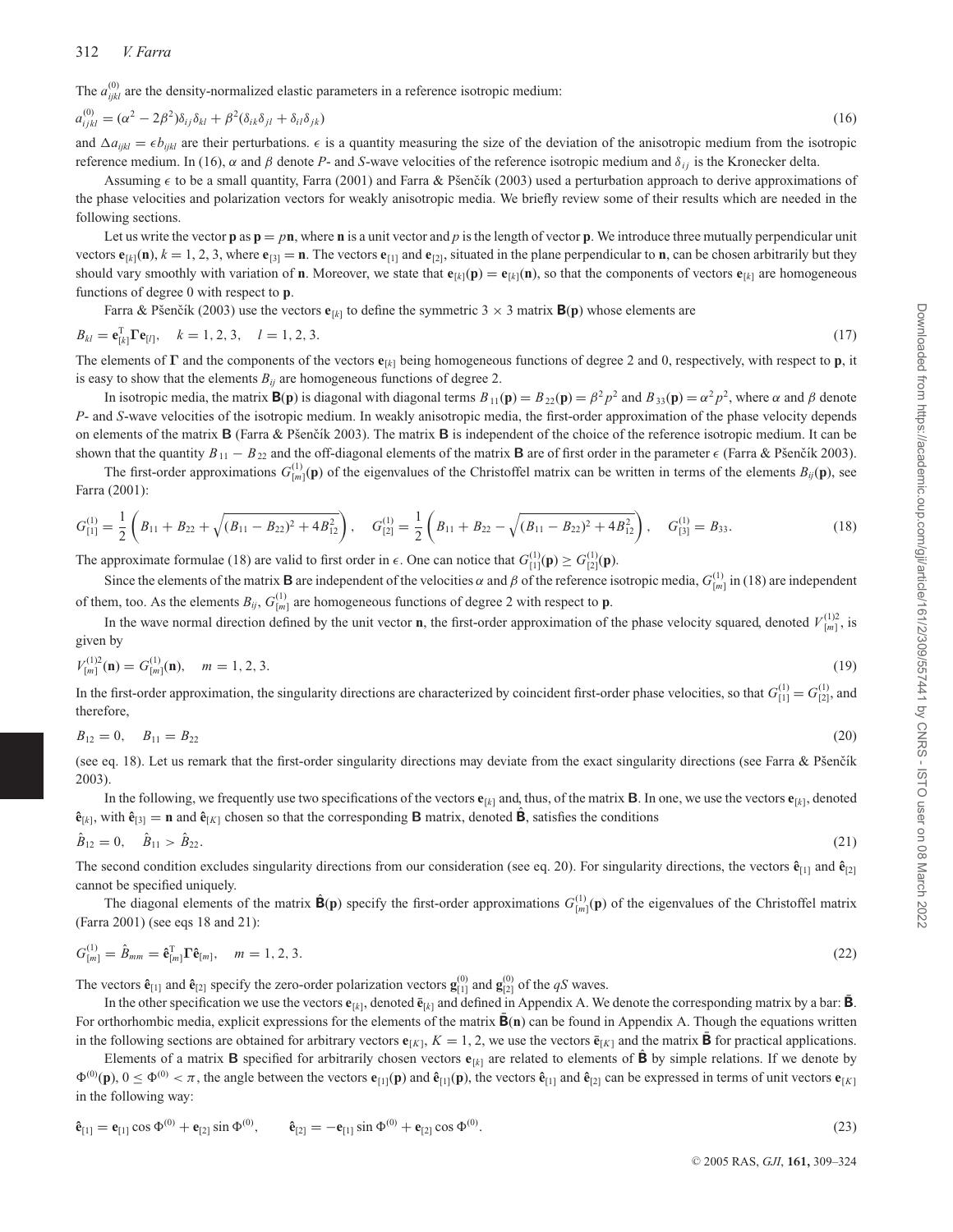The elements  $B_{IJ}$  transform into  $\hat{B}_{IJ}$  in the following way (see eqs 17 and 23):

$$
\hat{B}_{11} = B_{11} \cos^2 \Phi^{(0)} + 2B_{12} \cos \Phi^{(0)} \sin \Phi^{(0)} + B_{22} \sin^2 \Phi^{(0)},
$$
  
\n
$$
\hat{B}_{22} = B_{11} \sin^2 \Phi^{(0)} - 2B_{12} \cos \Phi^{(0)} \sin \Phi^{(0)} + B_{22} \cos^2 \Phi^{(0)},
$$
  
\n
$$
\hat{B}_{12} = (B_{22} - B_{11}) \cos \Phi^{(0)} \sin \Phi^{(0)} + B_{12} (\cos^2 \Phi^{(0)} - \sin^2 \Phi^{(0)}).
$$
  
\nThe angle  $\Phi^{(0)}$  can be determined from the equation: (24)

$$
\tan 2\Phi^{(0)} = \frac{2B_{12}}{B_{11} - B_{22}}.\tag{25}
$$

Eq. (25) follows from the first condition in (21), taking into account the relation for  $\hat{B}_{12}$  in (24). Two solutions  $\Phi^{(0)}$ ,  $0 \le \Phi^{(0)} < \pi$ , differing by  $\pi/2$ , satisfy (25). The second condition in (21) guarantees unique determination of the angle  $\Phi^{(0)}$ .

The components of the zero-order polarization vectors  $\mathbf{g}_{[M]}^{(0)} = \hat{\mathbf{e}}_{[M]}$  in the basis  $\mathbf{e}_{[k]}$  are denoted as follows (see eq. 23):

$$
\mathbf{g}_{[1]}^{(0)} = \begin{bmatrix} \cos \Phi^{(0)} \\ \sin \Phi^{(0)} \\ 0 \end{bmatrix}, \qquad \mathbf{g}_{[2]}^{(0)} = \begin{bmatrix} -\sin \Phi^{(0)} \\ \cos \Phi^{(0)} \\ 0 \end{bmatrix}.
$$
 (26)

Thus, from (22) and (24), one can write for  $M = 1, 2$ :

$$
G_{[M]}^{(1)} = \mathbf{g}_{[M]}^{(0)T} \mathbf{B} \mathbf{g}_{[M]}^{(0)}.
$$
 (27)

Moreover, the following relation can be deduced from the first condition in (21), taking into account the relation for  $\hat{B}_{12}$  in (24):

$$
\mathbf{g}_{[1]}^{(0)T} \mathbf{B} \mathbf{g}_{[2]}^{(0)} = \hat{B}_{12} = 0. \tag{28}
$$

#### **5 FIR ST-ORDER RAY TRACING EQUATIONS**

In the following, we derive an approximate, first-order ray tracing (FORT) for the *qS* waves propagating in a smooth inhomogeneous weakly anisotropic medium. The matrix **B**, the approximate eigenvalues  $G_{[M]}^{(1)}$ , the angle  $\Phi^{(0)}$  and the vectors  $\mathbf{g}_{[M]}^{(0)}$  are functions of the position vector **x**.

Instead of the exact eigenvalue *G*, we use the approximate expression (18) and insert it into the Hamiltonian (4):

$$
H^{(1)}(\mathbf{x}, \mathbf{p}) = \frac{1}{2} \left( G^{(1)}(\mathbf{x}, \mathbf{p}) - 1 \right). \tag{29}
$$

The approximate rays  $(\mathbf{x}^{(1)}(\tau), \mathbf{p}^{(1)}(\tau))$  are solutions of the approximate ray tracing equations:

$$
\frac{dx_i^{(1)}}{d\tau} = \frac{\partial H^{(1)}}{\partial p_i} = \frac{1}{2} \frac{\partial G^{(1)}}{\partial p_i}, \qquad \frac{dp_i^{(1)}}{d\tau} = -\frac{\partial H^{(1)}}{\partial x_i} = -\frac{1}{2} \frac{\partial G^{(1)}}{\partial x_i}.
$$
\n(30)

Let us mention that the first set of eqs (30) corresponds to the first-order group velocity (Farra 2004).

At each point of the ray, the approximate slowness vector satisfies the approximate eikonal equation:

$$
H^{(1)}(\mathbf{x}^{(1)}, \mathbf{p}^{(1)}) = 0. \tag{31}
$$

As  $H^{(1)}$  is constant along any solution of (30), i.e.

$$
\frac{dH^{(1)}}{d\tau} = \frac{\partial H^{(1)}}{\partial x_i} \frac{dx_i^{(1)}}{d\tau} + \frac{\partial H^{(1)}}{\partial p_i} \frac{dp_i^{(1)}}{d\tau} = 0,\tag{32}
$$

it is sufficient to satisfy the eikonal equation (31) at some initial value  $\tau_0$  in order to satisfy it along the whole ray.

The application of expression (30) for the *qS* waves is more complicated than for the *qP* wave because of singularities. Using the expression (27) for  $G_{[M]}^{(1)}$ ,  $M = 1, 2$ , one can write (30) as:

$$
\frac{dx_i^{(1)}}{d\tau} = \frac{1}{2} \mathbf{g}^{(0)T} \frac{\partial \mathbf{B}}{\partial p_i} \mathbf{g}^{(0)},\tag{33}
$$

$$
\frac{dp_i^{(1)}}{d\tau} = -\frac{1}{2}\mathbf{g}^{(0)T}\frac{\partial \mathbf{B}}{\partial x_i}\mathbf{g}^{(0)}.\tag{34}
$$

In order to obtain (33) and (34), we use the property (28) and the following relations deduced from (26):

$$
\frac{\partial \mathbf{g}_{[1]}^{(0)}}{\partial z_i} = \mathbf{g}_{[2]}^{(0)} \frac{\partial \Phi^{(0)}}{\partial z_i}, \qquad \frac{\partial \mathbf{g}_{[2]}^{(0)}}{\partial z_i} = -\mathbf{g}_{[1]}^{(0)} \frac{\partial \Phi^{(0)}}{\partial z_i},\tag{35}
$$

where  $z_i$  may be either  $x_i$  or  $p_i$ , so that

$$
\mathbf{g}_{[M]}^{(0)\mathrm{T}}\mathbf{B}\frac{\partial\mathbf{g}_{[M]}^{(0)}}{\partial z_i} = 0. \tag{36}
$$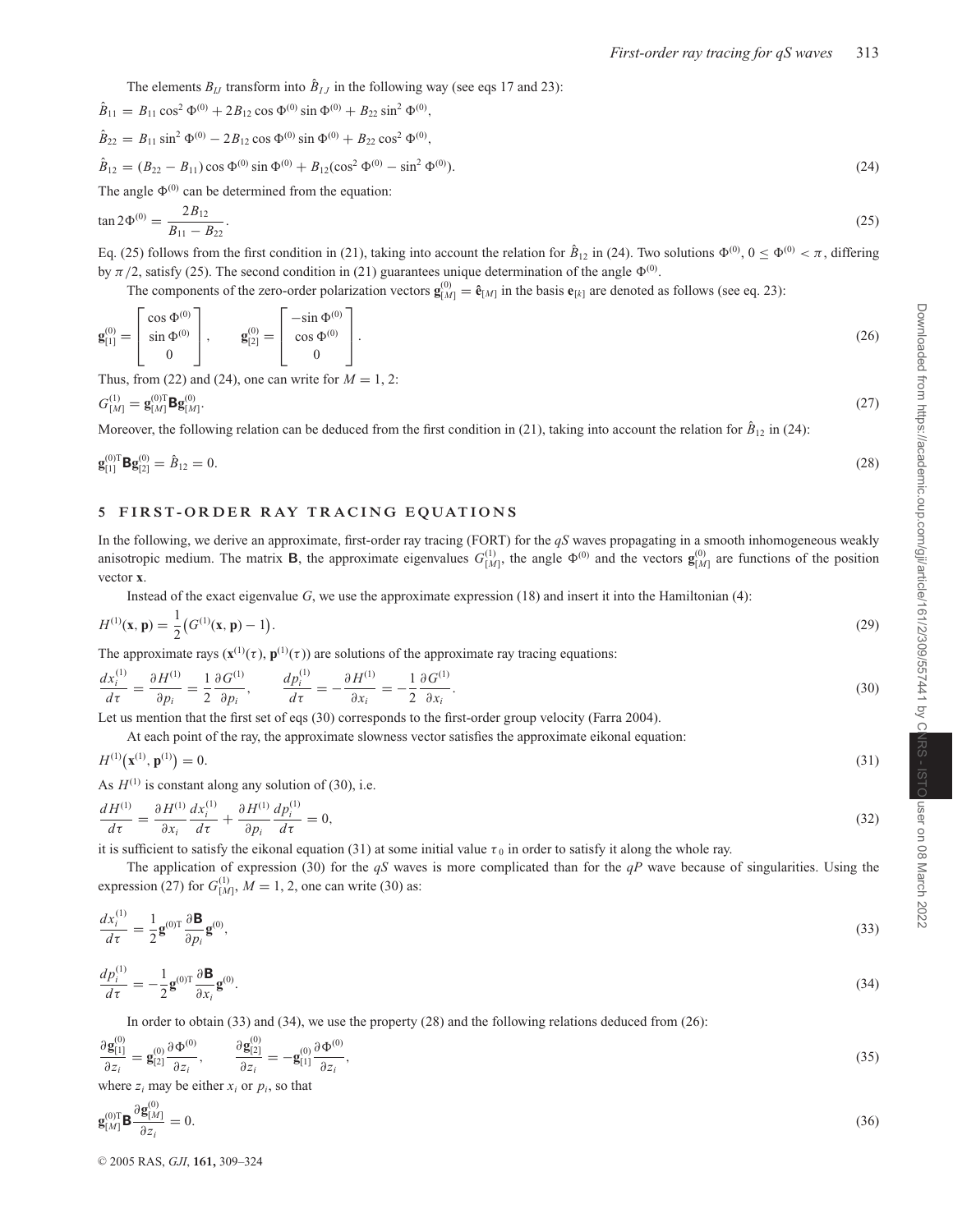In (33) and (34), the partial derivatives of the elements of matrix **B** are calculated at  $(\mathbf{x}^{(1)}, \mathbf{p}^{(1)})$ . The partial derivatives  $\partial B_{ik}/\partial p_i$  can be expressed in terms of the spherical coordinates (*p*, θ, φ) of vector **p** (see Appendix B). The partial derivatives ∂*Bjk*/∂*xi* can be determined from the expression of  $B_{ik}$ (**x**, **p**), keeping in mind that the only spatially dependent parameters are the elastic parameters.

Eqs (33) and (34) can be compared with the exact ray tracing equations (7). The Christoffel matrix **Γ** and the exact polarization vector  $\mathbf{g}_{[M]}$  of the  $qS_M$  wave are substituted by the matrix **B** and the zero-order polarization vector  $\mathbf{g}_{[M]}^{(0)}$  whose components are expressed in the basis  $\mathbf{e}_{[k]}$ . Noticing that  $g_{[M]3}^{(0)} = 0$  (see eq. 26), one can see that the first-order ray tracing equations (33) and (34) for *qS* waves are related to the three elements  $B_{11}$ ,  $B_{12}$  and  $B_{22}$  of matrix **B** and their partial derivatives with respect to  $x_i$  and  $p_i$ . Therefore, they are only controlled by 15 combinations of density-normalized elastic parameters (see Farra & Pšenčík 2003). These combinations are the following:  $A_{44}$ ,  $A_{55}$ ,  $A_{66}$ ,  $2A_{12}-A_{11}-A_{22}$ ,  $2A_{13}-A_{11}-A_{33}$ ,  $2A_{23}-A_{22}-A_{33}$ ,  $A_{14}-A_{24}$ ,  $A_{14}-A_{34}$ ,  $A_{15}-A_{25}$ ,  $A_{15}-A_{35}$ ,  $A_{16}-A_{26}$ ,  $A_{16}-A_{36}$ ,  $A_{45}$ ,  $A_{46}$ , *A*56. Note that they are different from combinations for the *qP* wave. The integration of the FORT equations should be faster, and perhaps with fewer numerical errors, than the integration of the exact equations which depend on the 21 elastic parameters.

It may happen when integrating eqs (33) and (34) that the approximate ray crosses a singularity, i.e. the direction of the local slowness vector  $\mathbf{p}^{(1)}(\tau)$  is a first-order singularity direction for the medium at  $\mathbf{x}^{(1)}(\tau)$ . The eigenvalue should be changed  $(G_{[1]}^{(1)}$  by  $G_{[2]}^{(1)}$  or  $G_{[2]}^{(1)}$  by  $G_{[1]}^{(1)}$ when the ray crosses the conical or the intersection singularity so that the zero-order polarization vector  $\mathbf{g}^{(0)}$  and therefore the first-order group velocity change smoothly along the ray (see Appendix C). This change is required otherwise the ray tracing can produce an unphysical abrupt change of the ray direction when crossing the singularity (see Vavryčuk 2001). Therefore, the wave mode can be  $qS_1$  on some parts of the ray and  $qS_2$  on some other parts. The presence of the first-order singularity can be detected by looking at the behaviour of  $B_{11} - B_{22}$  and  $B_{12}$ along the ray (see eq. 20), the type of the singularity being determined from the partial derivatives of the  $B_{JK}$  (see Appendix C).

### **6 FIR ST-ORDER PARAXIAL RAY TRACING SYSTEM**

In the first-order approximation, we can compute the propagator matrix  $\mathbf{P}^{(1)}$  of the approximate paraxial ray tracing system calculated along the approximate ray  $(\mathbf{x}^{(1)}(\tau), \mathbf{p}^{(1)}(\tau))$ :

$$
\frac{d\mathbf{P}^{(1)}}{d\tau} = \mathbf{D}^{(1)}(\tau)\mathbf{P}^{(1)},\tag{37}
$$

where  $\mathbf{D}^{(1)}$  is given by the expressions (12) and (13) with the Hamiltonian *H* substituted by  $H^{(1)}$  (see eq. 29).

The elements of the matrix  $D^{(1)}$  are simply related through expressions similar to (13) to the second partial derivatives of  $G^{(1)}$ . From expressions (27), (28) and (35), one can write the second partial derivatives of  $G_{[M]}^{(1)}$  as:

$$
\frac{\partial^2 G_{[M]}^{(1)}}{\partial z_i \partial z_j} = \mathbf{g}_{[M]}^{00T} \frac{\partial^2 \mathbf{B}}{\partial z_i \partial z_j} \mathbf{g}_{[M]}^{(0)} + \sum_{M'=1}^{M'=2,M'\neq M} \frac{2}{G_{[M]}^{(1)} - G_{[M']}^{(1)}} \left( \mathbf{g}_{[M]}^{00T} \frac{\partial \mathbf{B}}{\partial z_i} \mathbf{g}_{[M']}^{(0)} \right) \left( \mathbf{g}_{[M]}^{00T} \frac{\partial \mathbf{B}}{\partial z_j} \mathbf{g}_{[M']}^{(0)} \right),\tag{38}
$$

where  $z_i$  may be either  $x_i$  or  $p_i$ . In order to obtain (38), we use the following relation:

$$
\left(G_{[1]}^{(1)} - G_{[2]}^{(1)}\right) \frac{\partial \Phi^{(0)}}{\partial z_i} = \mathbf{g}_{[1]}^{(0)T} \frac{\partial \mathbf{B}}{\partial z_i} \mathbf{g}_{[2]}^{(0)}, \quad i = 1, 2, 3,
$$
\n(39)

derived from (28). In (38), all the quantities are calculated at  $(\mathbf{x}^{(1)}(\tau), \mathbf{p}^{(1)}(\tau))$ .

Expression (38) can be compared with the second partial derivatives of the exact eigenvalue (see eq. 14). The Christoffel matrix **Γ** and the exact polarization vectors  $\mathbf{g}_{[m]}$  of the three wave modes are substituted by the matrix **B** and the zero-order polarization vectors of the two *qS* waves whose components are expressed in the basis **e**[*k*]. This should reduce the number of operations necessary for the evaluation of the right-hand side of the paraxial ray tracing system.

The right-hand side of (38) is singular wherever  $G_{[1]}^{(1)} = G_{[2]}^{(1)}$ , i.e. when the approximate ray  $(\mathbf{x}^{(1)}, \mathbf{p}^{(1)})$  crosses a first-order singularity. The behaviour of the second partial derivatives of  $G_{[M]}^{(1)}$  with respect to **p** components can be studied in the vicinity of singularities (see Appendix C). For the kiss and intersection singularities, the last term in (38) has a finite limit when the wave normal direction approaches the singularity direction. For the conical singularity, this term tends to infinity. The other second partial derivatives of *G*(1) [*M*] can tend to infinity at singularities depending on the evolution of the singularity direction with position. The first-order equations have the same behaviour as the exact equations in the vicinity of singularities. The first-order formulae being explicit, their behaviour can be studied analytically.

Noticing that  $g_{[1]3}^{(0)} = g_{[2]3}^{(0)} = 0$  (see eq. 26), one can see that, as for the first-order ray tracing equations (33) and (34), the first-order paraxial ray tracing system (37) is related to the three elements  $B_{11}$ ,  $B_{12}$  and  $B_{22}$  of matrix **B** and their partial derivatives with respect to  $x_i$ and *pi*. Therefore, it only depends on 15 combinations of density-normalized elastic parameters.

#### **7 SEC O N D - O R D E R T R AV E LT I M E**

Let us introduce  $\Delta H = H - H^{(1)}$  the difference between the exact Hamiltonian *H* and its approximation (29). Farra & Le Bégat (1995) show that an approximate traveltime can be obtained by integration of the term  $\Delta H$  along an approximate trajectory. Using the FORT ray ( $\mathbf{x}^{(1)}$ ,  $\mathbf{p}^{(1)}$ ) as the approximate trajectory, one can write the approximate traveltime, denoted  $T^{(2)}$ , between  $\mathbf{x}^{(1)}(\tau_0)$  and  $\mathbf{x}^{(1)}(\tau)$  as:

$$
T^{(2)} = T^{(1)} - \int_{\tau_0}^{\tau} \Delta H(\mathbf{x}^{(1)}, \mathbf{p}^{(1)}) d\tau,
$$
\n(40)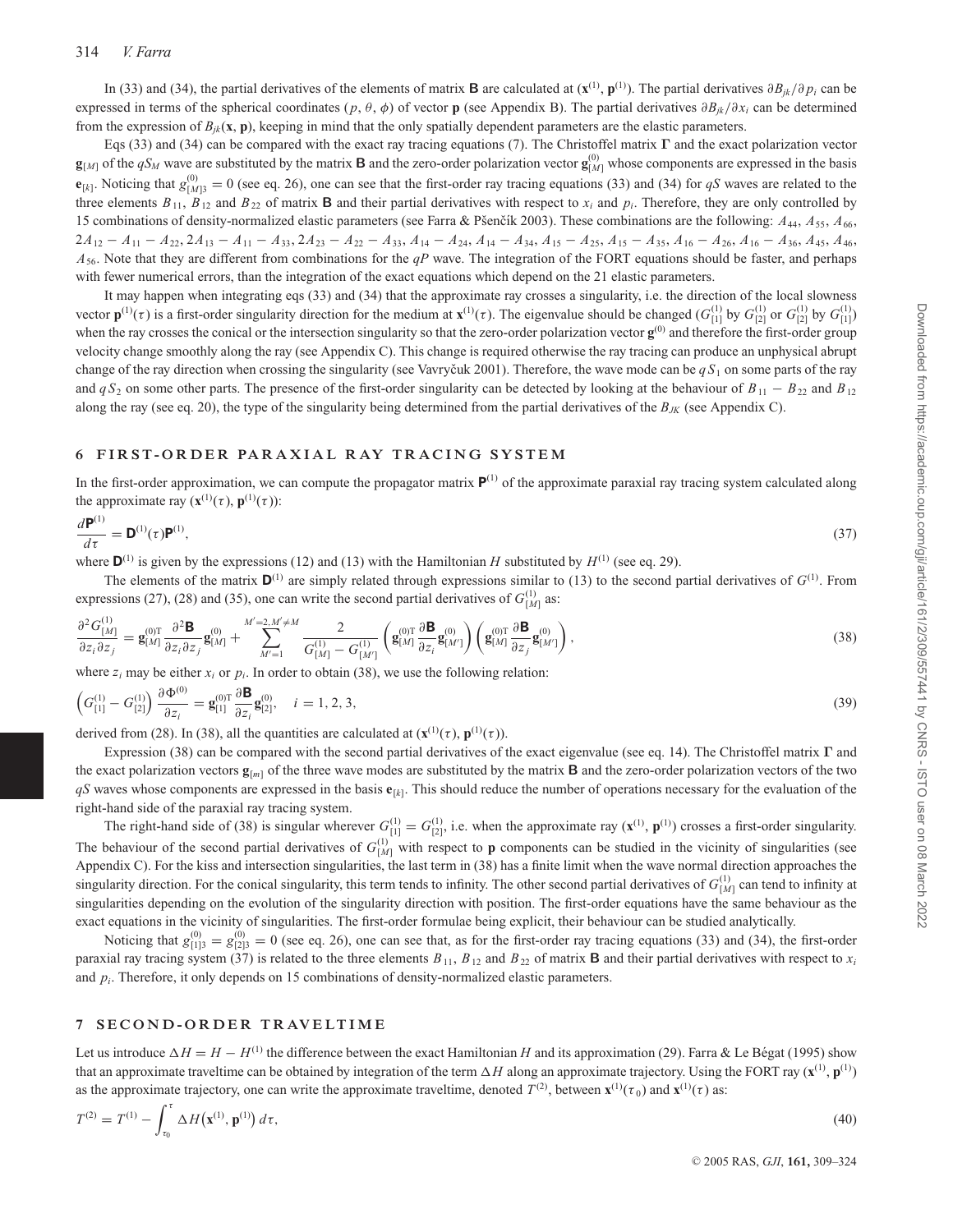where  $T^{(1)}$  is the traveltime along the FORT ray:

$$
T^{(1)} = \int_{\tau_0}^{\tau} \left( \mathbf{p}^{(1)} \cdot \frac{d\mathbf{x}^{(1)}}{d\tau} - H^{(1)}(\mathbf{x}^{(1)}, \mathbf{p}^{(1)}) \right) d\tau.
$$
 (41)

The FORT ray being the first-order approximation of a ray, the traveltime (41) is of the first order and the approximation (40) is of the second order.

The FORT ray satisfies the approximate eikonal (31); thus the second term in (41) is zero. Moreover, the eigenvalue *G*(1) being a homogeneous function of degree 2 in **p**, it can be shown that:

$$
\mathbf{p}^{(1)} \cdot \frac{d\mathbf{x}^{(1)}}{d\tau} = \frac{1}{2} p_i^{(1)} \frac{\partial G^{(1)}}{\partial p_i} = 1,\tag{42}
$$

so that expression (41) can be simply written as:

$$
T^{(1)} = \tau - \tau_0. \tag{43}
$$

Therefore,  $T^{(1)}$  is obtained by solving the FORT equations.

An estimation of  $\Delta H = \frac{1}{2}(G - G^{(1)})$  can be obtained from the second-order approximation  $G^{(2)}$  of the eigenvalues of the *qS*-waves, i.e.  $\Delta H = \frac{1}{2}(G^{(2)} - G^{(1)})$  in (40). The second-order approximation of the eigenvalues of the *qS* waves can be written as (Farra 2001; Farra & Pšenčík 2003):

$$
G^{(2)} = \mathbf{g}^{(1)T} \mathbf{M} \mathbf{g}^{(1)}.
$$
 (44)

The elements of the matrix **M** specified for the basis  $\mathbf{e}_{[k]}$  are given by:

$$
M_{IJ}(\mathbf{x}, \mathbf{p}) = B_{IJ}(\mathbf{x}, \mathbf{p}) + \frac{B_{IJ}(\mathbf{x}, \mathbf{p})B_{J3}(\mathbf{x}, \mathbf{p})}{(\beta^2(\mathbf{x}) - \alpha^2(\mathbf{x}))p^2},
$$
\n(45)

where α and β are the *P* and *S* velocities of the reference isotropic medium. The *P* and *S* velocities of the so-called isotropic replacement medium (IRM) (see e.g. Mensch & Rasolofosaon 1997) can be used for  $\alpha$  and  $\beta$ .

In (44), the vector  $\mathbf{g}^{(1)}$  is specified by its components in the basis  $\mathbf{e}_{[k]}$ :

$$
\mathbf{g}^{(1)} = \begin{bmatrix} \cos \Phi^{(1)} \\ \sin \Phi^{(1)} \\ 0 \end{bmatrix},\tag{46}
$$

where the angle  $\Phi^{(1)}$ ,  $0 \le \Phi^{(1)} < \pi$ , is determined from the equation:

$$
\tan 2\Phi^{(1)} = \frac{2M_{12}}{M_{11} - M_{22}}.\tag{47}
$$

Let us remark that the second-order approximation (44) of the eigenvalues of the *qS* waves is similar to the first-order approximation (27) with matrix **B** substituted by matrix **M** and vector  $\mathbf{g}^{(0)}$  by vector  $\mathbf{g}^{(1)}$ . Each of the two solutions  $\Phi^{(1)}$ ,  $0 \le \Phi^{(1)} < \pi$ , of eq. (47) is associated with one of the  $qS$  waves, the vector  $\mathbf{g}^{(1)}$  being the projection of the first-order polarization vector in the plane perpendicular to **n** (see Farra & Pšenčík 2003). Among the two solutions of eq. (47), the angle  $\Phi^{(1)}$  should be chosen so that the vector  $\mathbf{g}^{(1)}$  used in (44) is the closest to **g**<sup>(0)</sup>. This guarantees that we are dealing with first- and second-order wave-surface elements which are close to each other. This criterion is important in the neighbourhood of singularities.

#### **8 FORT FOR VTI MEDIA**

We now specialize to a transversely isotropic medium with symmetry axis along the  $x_3$ -axis (VTI medium). The phase velocity surface of the *qS* waves can be separated in two regular sheets in terms of polarizations: the *qSV* wave is associated with polarization vector  $\mathbf{g}_{[SVI]}$ (polarization vector within the incident vertical plane) and the *qSH* wave with polarization vector **g**[*SH*] =  $\bar{\mathbf{e}}$ <sub>[2]</sub> (polarization vector normal to the incident vertical plane). The separation in terms of polarizations is impossible for general anisotropy.

,

In a VTI medium, the elements  $\bar{B}_{ij}$  are given by:

$$
\bar{B}_{11}(\mathbf{x}, \mathbf{p}) = A_{44}p^2 - 2\widehat{A}_{13} \frac{(p_1^2 + p_2^2)p_3^2}{p^2},
$$
\n
$$
\bar{B}_{22}(\mathbf{x}, \mathbf{p}) = A_{66}(p_1^2 + p_2^2) + A_{44}p_3^2,
$$
\n
$$
\bar{B}_{13}(\mathbf{x}, \mathbf{p}) = p_3 \sqrt{p_1^2 + p_2^2} \left( \widehat{A}_{13} \frac{p_3^2 - (p_1^2 + p_2^2)}{p^2} + \frac{1}{2} (A_{11} - A_{33}) \right),
$$
\n
$$
\bar{B}_{12}(\mathbf{x}, \mathbf{p}) = \bar{B}_{23}(\mathbf{x}, \mathbf{p}) = 0
$$
\n(48)\n(48)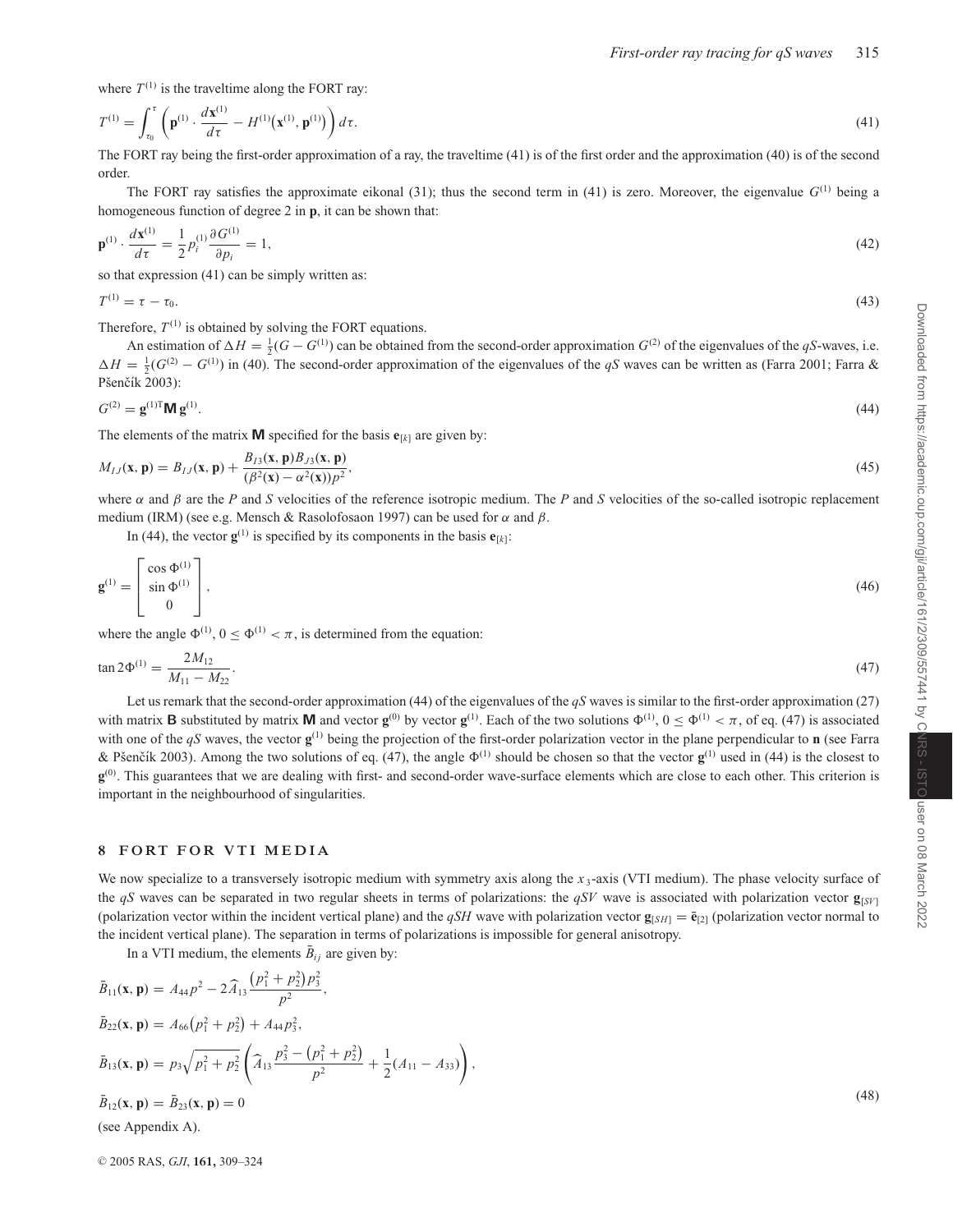The angles  $\Phi^{(0)}$  and  $\Phi^{(1)}$  are equal to  $0^0$  or 90<sup>0</sup> (see eqs 25 and 47); it yields  $\bar{e}_{[1]}$  for the *qSV*-wave zero-order polarization vector and  $\bar{\mathbf{e}}_{[2]}$  for the *qSH* wave. The first-order phase velocities squared of the two *qS* waves are  $V_{[S V]}^{(1)2}(\mathbf{x}, \mathbf{n}) = \bar{B}_{11}(\mathbf{x}, \mathbf{n})$  and  $V_{[S H]}^{(1)2}(\mathbf{x}, \mathbf{n}) = \bar{B}_{22}(\mathbf{x}, \mathbf{n})$ , respectively.

The first-order Hamiltonians (29) can be written as:

$$
H_{[SV]}^{(1)}(\mathbf{x}, \mathbf{p}) = \frac{1}{2} \left( A_{44} p^2 - 2 \widehat{A}_{13} \frac{(p_1^2 + p_2^2) p_3^2}{p^2} - 1 \right),
$$
  
\n
$$
H_{[SH]}^{(1)}(\mathbf{x}, \mathbf{p}) = \frac{1}{2} \left[ A_{66} (p_1^2 + p_2^2) + A_{44} p_3^2 - 1 \right].
$$
\n(49)

The FORT equations can be obtained from (30). For the *qSH* wave, the polarization vector in the zero-order approximation coincides with the exact one. Thus, the FORT equations are exact and can be written as

$$
\frac{dx_1}{d\tau} = A_{66}p_1,
$$
\n
$$
\frac{dx_2}{d\tau} = A_{66}p_2,
$$
\n
$$
\frac{dx_3}{d\tau} = A_{44}p_3,
$$
\n
$$
\frac{dp_i}{d\tau} = -\frac{1}{2}\left(\frac{\partial A_{66}}{\partial x_i}(p_1^2 + p_2^2) + \frac{\partial A_{44}}{\partial x_i}p_3^2\right).
$$
\nMoreover, as  $\Delta H_{15H} = 0$ , the traveling along the ray can be determined directly from (43).

Moreover, as  $\Delta H_{\text{[S/H]}} = 0$ , the traveltime along the ray can be determined directly from (43). For the *qSV* wave, the FORT equations can be written as

$$
\frac{dx_1}{d\tau} = \left(A_{44} - 2\widehat{A}_{13} \frac{p_3^4}{p^4}\right) p_1,\n\frac{dx_2}{d\tau} = \left(A_{44} - 2\widehat{A}_{13} \frac{p_3^4}{p^4}\right) p_2,\n\frac{dx_3}{d\tau} = \left(A_{44} - 2\widehat{A}_{13} \frac{\left(p_1^2 + p_2^2\right)^2}{p^4}\right) p_3,\n\frac{dp_i}{d\tau} = -\frac{1}{2} \left(\frac{\partial A_{44}}{\partial x_i} p^2 - 2\frac{\partial \widehat{A}_{13}}{\partial x_i} \frac{\left(p_1^2 + p_2^2\right) p_3^2}{p^2}\right).
$$
\n
$$
\Gamma_{11} = \frac{1}{2} \left(\frac{\partial A_{44}}{\partial x_i} p^2 - 2\frac{\partial \widehat{A}_{13}}{\partial x_i} \frac{\left(p_1^2 + p_2^2\right) p_3^2}{p^2}\right).
$$
\n(51)

The traveltime can be obtained to second order from (40) with the Hamiltonian perturbation given by

$$
\Delta H_{[SV]}(\mathbf{x}, \mathbf{p}) = \frac{1}{2} \frac{p_3^2 \left(p_1^2 + p_2^2\right)}{(\beta^2 - \alpha^2)p^2} \left(\widehat{A}_{13} \frac{p_3^2 - \left(p_1^2 + p_2^2\right)}{p^2} + \frac{1}{2} (A_{11} - A_{33})\right)^2.
$$
\n(52)

In the isotropic case, the phase velocities of the two shear-waves are equal and do not depend on the wave normal direction:

$$
V_{[1]}^2 = V_{[2]}^2 = A_{44}.\tag{53}
$$

The first-order Hamiltonian is given by  $H(\mathbf{x}, \mathbf{p}) = \frac{1}{2}(A_{44}p^2 - 1)$  and the FORT equations reduce to:

$$
\frac{dx_i}{d\tau} = A_{44}p_i,
$$
  
\n
$$
\frac{dp_i}{d\tau} = -\frac{p^2}{2}\frac{\partial A_{44}}{\partial x_i}.
$$
\n(54)

The above equations are standard ray tracing equations for isotropic media with *<sup>S</sup>*-wave velocity <sup>√</sup>*A*44.

#### **9 NUM ERICAL EXAMPLES**

In order to illustrate the performance of the second-order traveltime formula we consider the simple case of a homogeneous transversely isotropic medium with symmetry axis along the  $x_3$ -axis (VTI medium). The model is characterized by the parameters  $A_{ij}$ , in  $(km/s)^2$ , with values  $A_{11} = A_{22} = 20.16$ ,  $A_{33} = 19.63$ ,  $A_{12} = 7.40$ ,  $A_{13} = A_{23} = 7.26$ ,  $A_{44} = A_{55} = 3.48$ ,  $A_{66} = 6.38$ . This model corresponds to model B in Pšenčík & Vavryčuk (2002) and Farra (2004). Anisotropy of this model is about 30 per cent for *qS* waves. Due to the axial symmetry of the medium, it is sufficient to investigate just a quadrant of a vertical plane containing the axis of symmetry. Fig. 1 shows the phase velocities of the two *qS* waves as a function of angle  $\theta$ . The angle  $\theta$  specifies the direction of the wave normal,  $\theta = 0$ ° corresponds to the direction along the axis of symmetry and  $\theta = 90^\circ$  corresponds to the direction perpendicular to it. The phase velocity is shown by circles for the  $qS_1$  wave and by crosses for the  $qS_2$  wave. The  $qS_1$  wave is  $qSV$  for  $\theta < 59^\circ$  and  $qSH$  for  $\theta > 59^\circ$ .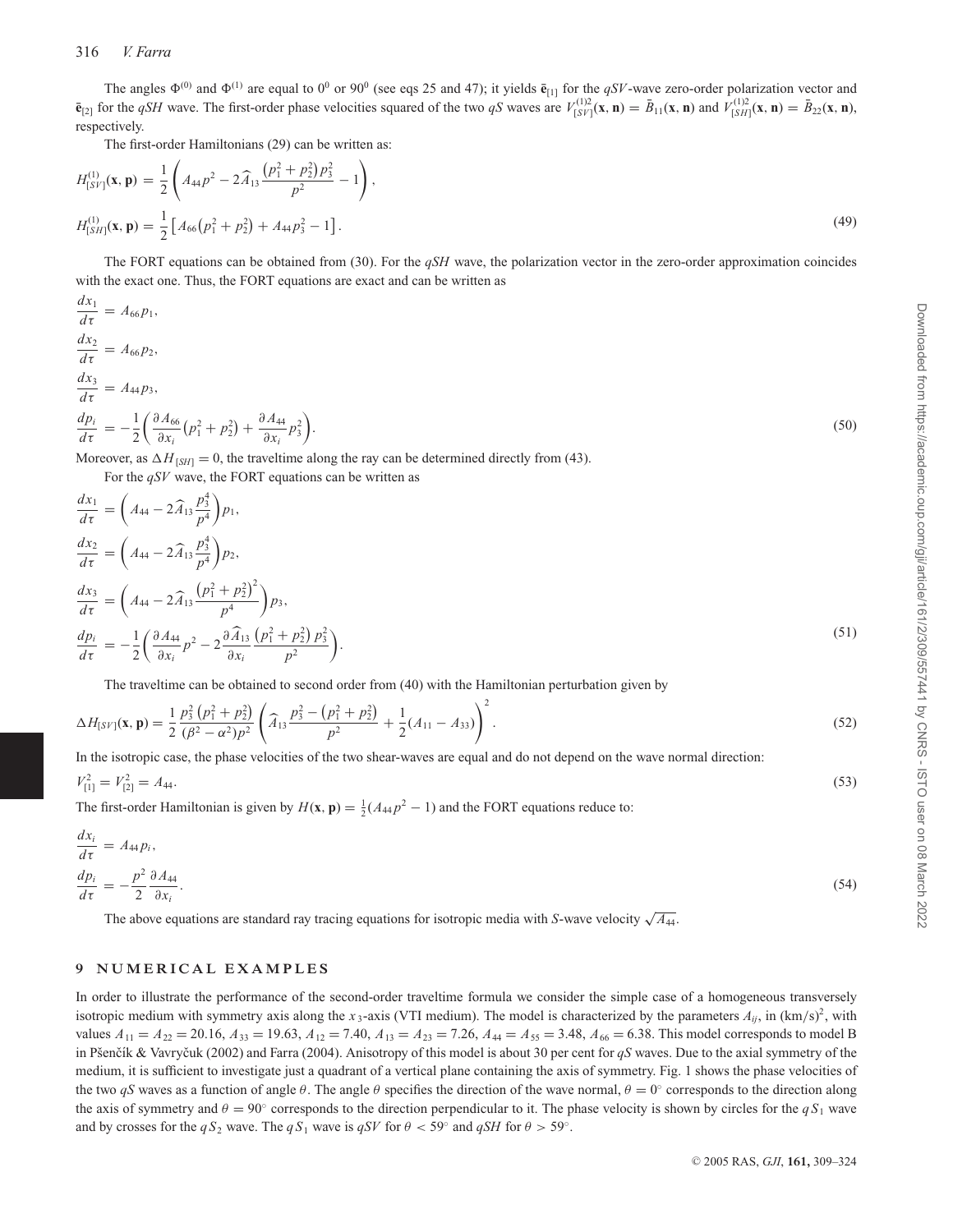

**Figure 1.** Phase velocity section of *qS* waves for the TI medium specified in the text. θ is the angle of the wave normal with the axis of symmetry. The *q S*<sup>1</sup> wave is shown by circles, the  $qS_2$  wave by crosses.



**Figure 2.** Normalized traveltimes of *qS* waves as functions of the ray angle with the symmetry axis. The normalized traveltime residual  $\Delta T/T_i = (T - T_i)$  $T_i$ )/ $T_i$  is computed with respect to the traveltime  $T_i$  obtained in the isotropic medium with *S* velocity  $V_s = 1.87$  km s<sup>−1</sup>.  $T_e$  (black lines) is the exact traveltime of the *qSV* and *qSH* waves in the homogeneous TI medium specified in the text. The residuals corresponding to first- and second-order traveltimes *T* <sup>1</sup> and *T* <sup>2</sup> are shown by blue and red crosses, respectively.

In homogeneous anisotropic media,  $dp_i^{(1)}/d\tau = 0$  in (34) and thus the solution of the first-order ray tracing equations can be obtained analytically. Let us introduce the normalized traveltime residual  $\Delta T = (T - T_i)/T_i$  with respect to the traveltime  $T_i$  calculated in the isotropic medium with *S* velocity  $V_s = 1.87$  km s<sup>-1</sup>. We denote by  $T_e$  the exact traveltime and  $T_1$  and  $T_2$  the first- and second-order approximations of the traveltime (see eqs 43 and 40). The traveltimes are calculated for the two *qS* waves, the exact and approximate rays being computed for regularly specified wave-normal angles θ. In expression (40) for the second-order traveltime, the *P* and *S* velocities of the IRM medium were used. In Fig. 2, the three quantities  $(T_e - T_i)/T_i$ ,  $(T_1 - T_i)/T_i$  and  $(T_2 - T_i)/T_i$  are plotted as functions of the ray angle with the symmetry axis. In homogeneous media, these quantities are independent of the distance between the source and the station. The variability of (*T* <sup>e</sup> − *T* i)/*T* <sup>i</sup> with the ray direction is only due to anisotropy. One can see the triplication of the *qSV* wave which is due to the anisotropy. The second-order traveltime approximates very well the exact traveltime except in the close vicinity of the cusps. There is a mispositioning of the cusps due to the first-order approximation of the ray direction. One can notice that the first-order and second-order traveltimes corresponding to the *qSH* wave are identical to the exact traveltimes.

Let us now consider a more complicated anisotropy, the orthorhombic medium used by Crampin (1991). The model is specified by the density-normalized elastic parameters  $A_{ij}$ , in  $(km/s)^2$ , with values  $A_{11} = 16.26$ ,  $A_{22} = 16.36$ ,  $A_{33} = 13.61$ ,  $A_{12} = 4.41$ ,  $A_{13} = 3.61$ ,  $A_{23} = 3.63$ ,  $A_{44} = 5.15$ ,  $A_{55} = 4.10$ ,  $A_{66} = 4.73$ . Fig. 3 shows the map of relative differences (in per cent) of *q S*<sub>1</sub> and *q S*<sub>2</sub> phase velocities as function of polar angle  $\theta$  and azimuth  $\phi$  specifying the wave normal. Because the orthorhombic symmetry has three mutually perpendicular planes of symmetry, all the calculations are made in the octant defined by  $0° \le \theta \le 90°$  and  $0° \le \phi \le 90°$ . This model has four singularities in the map shown: two singularities for  $\phi = 0^{\circ}$ ,  $\theta = 26^{\circ}$  and  $\theta = 66^{\circ}$ , one at  $\theta = 90^{\circ}$  and  $\phi = 73^{\circ}$ , and another one for  $\theta = 52^{\circ}$  and  $\phi = 52^{\circ}$ . The singularities often appear with triplications of the wave front. The surface of the  $qS_1$  wave has a triplication in the vicinity of the  $Ox_1x_3$ propagation plane ( $\phi = 0^\circ$ ) for the ray direction polar angle around 45°. The *qS*<sub>2</sub>-wave surface has two triplications: the one crossing most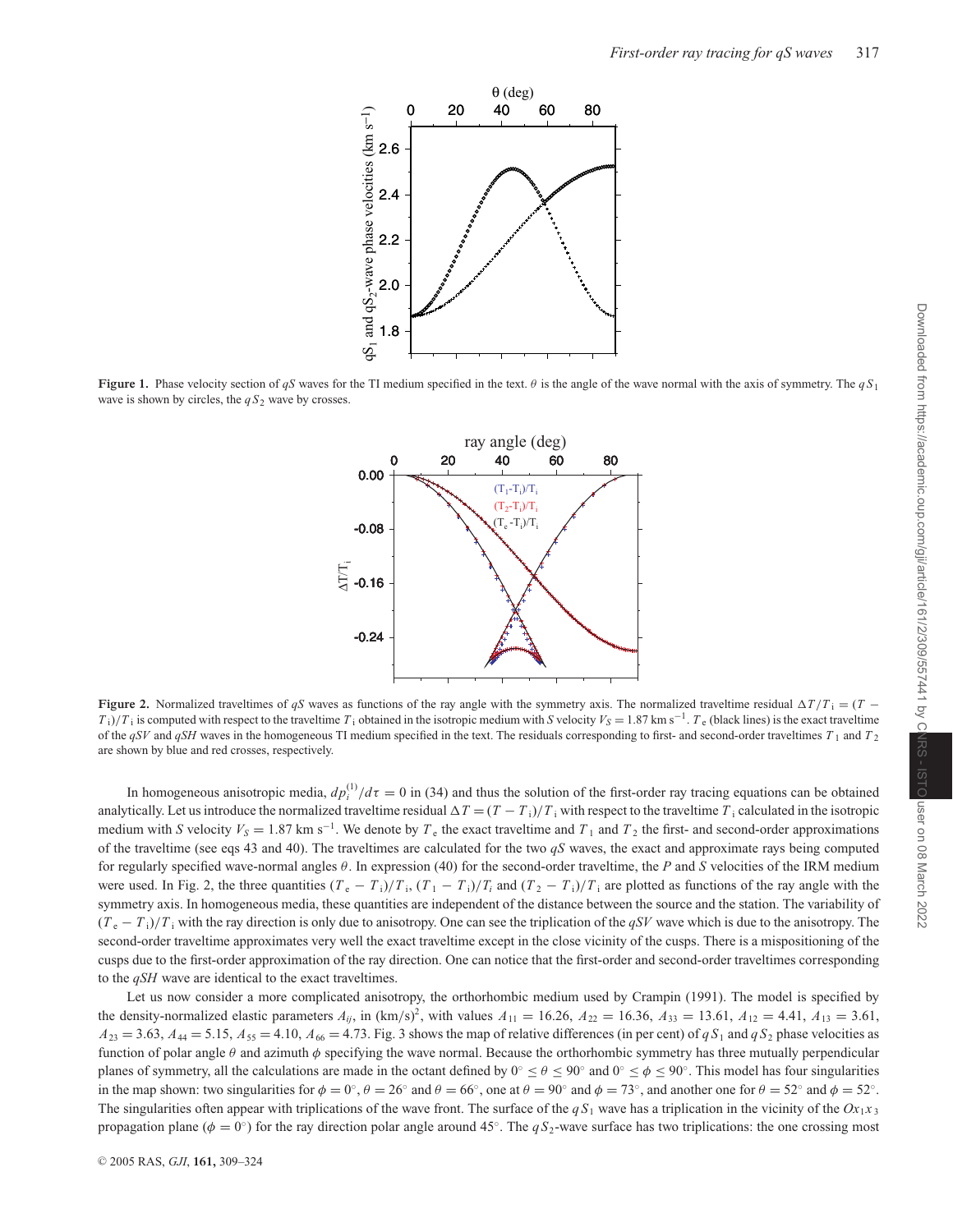

**Figure 3.** Map of relative difference (in per cent) of  $qS_1$  and  $qS_2$  wave phase velocities as function of azimuth  $\phi$  and polar angle  $\theta$  of the wave normal for the orthorhombic medium specified in the text.

of the octant is related to the pinch connecting three of the singularities in Fig. 3, the other triplication is related to the singularity at  $\theta = 66°$ and  $\phi = 0^{\circ}$  (see Fig. 4 in Crampin 1991).

In Fig. 4, the exact and second-order quantities  $(T_e - T_i)/T_i$  and  $(T_2 - T_i)/T_i$  are plotted as functions of the ray angle  $\theta_g$  with the *x* 3-axis for three wave normal azimuths ( $0^\circ$ , 45 $^\circ$  and  $90^\circ$ ). The normalized traveltime residuals are computed with respect to the traveltime *T*<sub>i</sub> calculated in the isotropic medium with *S* velocity  $V_s = 2.27$  km s<sup>−1</sup>. The traveltimes were calculated for the two *qS* waves, the exact and approximate rays being computed for regularly specified wave normal angles θ. In expression (40) for the second-order traveltime, the *P* and *S* velocities of the IRM medium were used. Let us remark that for the wave-normal azimuth  $\phi = 45^\circ$ , the rays are not contained in the same vertical plane. The loop seen on the corresponding panel is related to one of the  $qS_2$  wave triplications. The second-order traveltime approximates very well the exact traveltime except in the close vicinity of the *q S*<sup>1</sup> cusp in the 0◦ azimuth.

#### **10 CONCLUSION**

The first-order ray tracing equations and paraxial ray tracing system are obtained for *qS* waves propagating in inhomogeneous weakly anisotropic media. The equations are written using the Hamiltonian formulation with the first-order Hamiltonian substituting the exact one. A second-order approximation of the traveltime is obtained by integration of a correcting term along the approximate rays. In contrast to other methods used to compute approximate rays (Farra 1989; Nowack & Pšenčík 1991; Mensch & Farra 1999), the proposed approach does not require the calculation of reference rays in a reference medium. The FORT rays are obtained directly by solving the FORT equations. A reference medium is only required for the calculation of the second-order traveltime.

In the perturbation formulae, an important role is played by the matrix **B** whose elements control various attributes of elastic waves (see Farra & Pšenčík 2003). The first-order ray equations for *qS* waves depend on three elements  $B_{11}$ ,  $B_{12}$  and  $B_{22}$  of the matrix **B** and their partial derivatives. They are based on explicit formulae which make the dependence on parameters transparent. The equations are only controlled by 15 independent combinations of the elastic parameters. This reduces number of operations necessary for their evaluation. For isotropic media, the first-order equations reduce to standard exact ray equations.

The first-order formulae being explicit, their behaviour can be studied analytically in the vicinity of shear wave singularities. The presence of a singularity along the ray can be detected from the quantities  $B_{11} - B_{22}$  and  $B_{12}$ . Ray tracing equations behave properly if the wave mode is changed  $(qS_1$  into  $qS_2$  or vice versa) when the ray crosses a conical or intersection singularity. However, the paraxial ray tracing system may be singular at singularities. Ray theory and its extensions, such as the Gaussian beam method (Cerven $\acute{y}$  *et al.* 1982) and Maslov asymptotic theory (Chapman & Drummond 1982), should meet difficulties for the computation of synthetic seismograms, as they need to compute the paraxial quantities.

As shown by tests made in homogeneous TI and orthorhombic media, the use of the FORT rays together with the second-order traveltime correction gives negligible errors except in the vicinity of cusps. For TI anisotropy of about 30 per cent, the relative errors of the second-order traveltimes are under 0.3 per cent.

The next step in this study is the generalization of the approach to layered media. This will allow calculation of synthetic seismograms in laterally varying layered weakly anisotropic media. For *qS* waves, it will be then necessary to address the problem of the *qS*-wave coupling.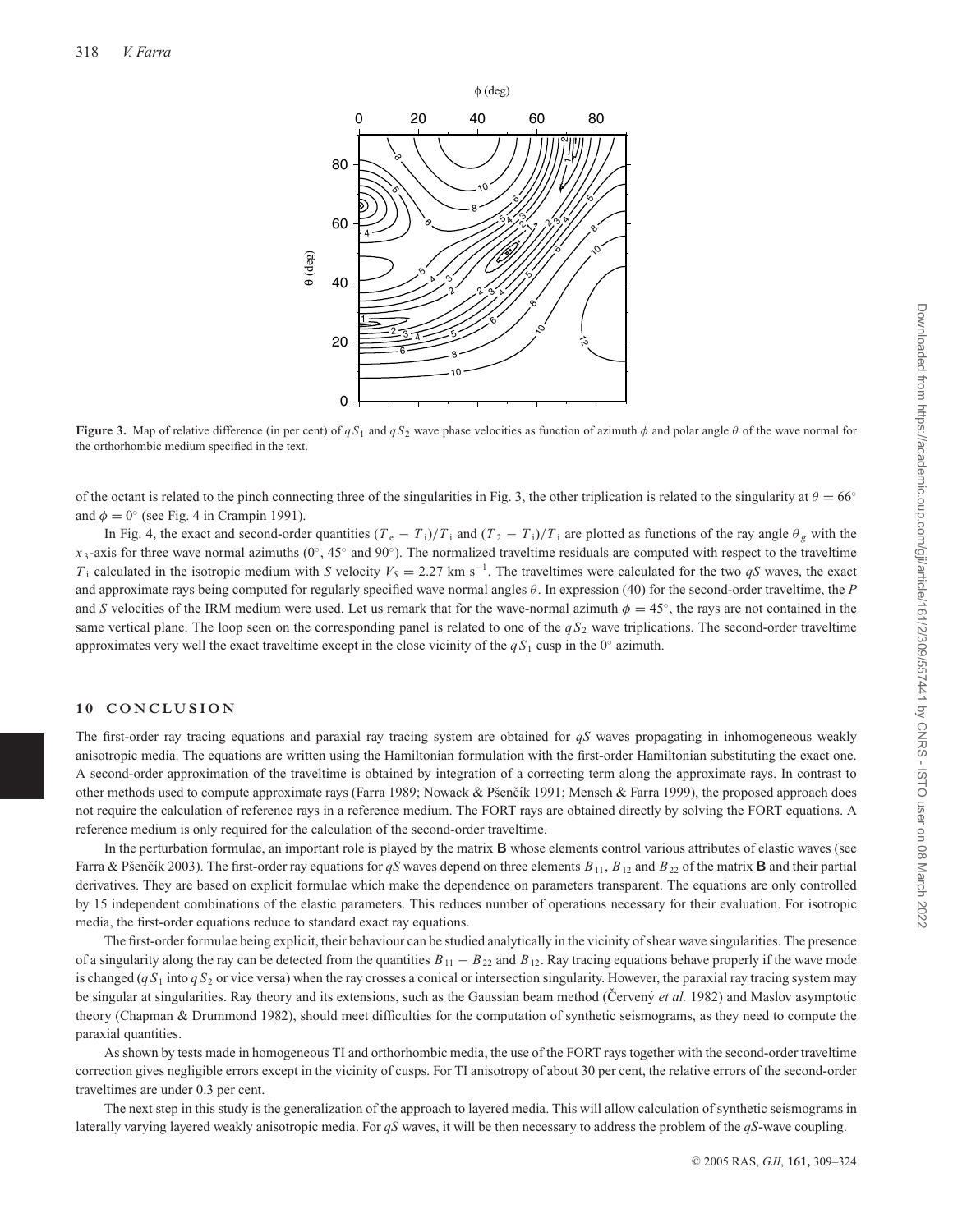

**Figure 4.** Normalized traveltimes for *qS* waves as functions of the ray angle  $\theta_g$  with the *x* 3-axis. Each panel corresponds to a constant wave normal azimuth. The normalized traveltime residual  $\Delta T/T_i = (T - T_i)/T_i$  is computed with respect to the traveltime  $T_i$  obtained in the isotropic medium with *S* velocity  $V_S = 2.27$  km s<sup>-1</sup>. *T*<sub>e</sub> (black crosses) is the exact traveltime of the *qS* waves in the homogeneous orthorhombic medium specified in the text. The residuals corresponding to second-order traveltimes  $T_2$  are shown by red circles.

#### **ACKNOW LEDGMENTS**

The author is grateful to Ivan Pšenčík for his constructive comments on the original manuscript. This is IPGP contribution no 2027.

#### **REFERENCES**

Červený, V., 1972. Seismic rays and rays intensities in inhomogeneous anisotropic media, *Geophys. J. R. astr. Soc.*, 29, 1–13.

Cervený, V., 1989. Ray tracing in factorized anisotropic inhomogeneous media, *Geophys. J. Int.*, 99, 91–100.

Červený, V., 2001. Seismic Ray Theory, Cambridge University Press, Cambridge.

Cerven´y, V., Popov, M.M. & Pˇsenˇ ˇ c´ık, I., 1982. Computation of wave fields in inhomogeneous media—Gaussian beam approach, *Geophys. J. R. astr. Soc.,* **70,** 109–128.

Červený, V., Klimeš, L. & Pšenčík, I., 1988. Applications of dynamic ray tracing, *Phys. Earth planet. Inter.*, 51, 25-35.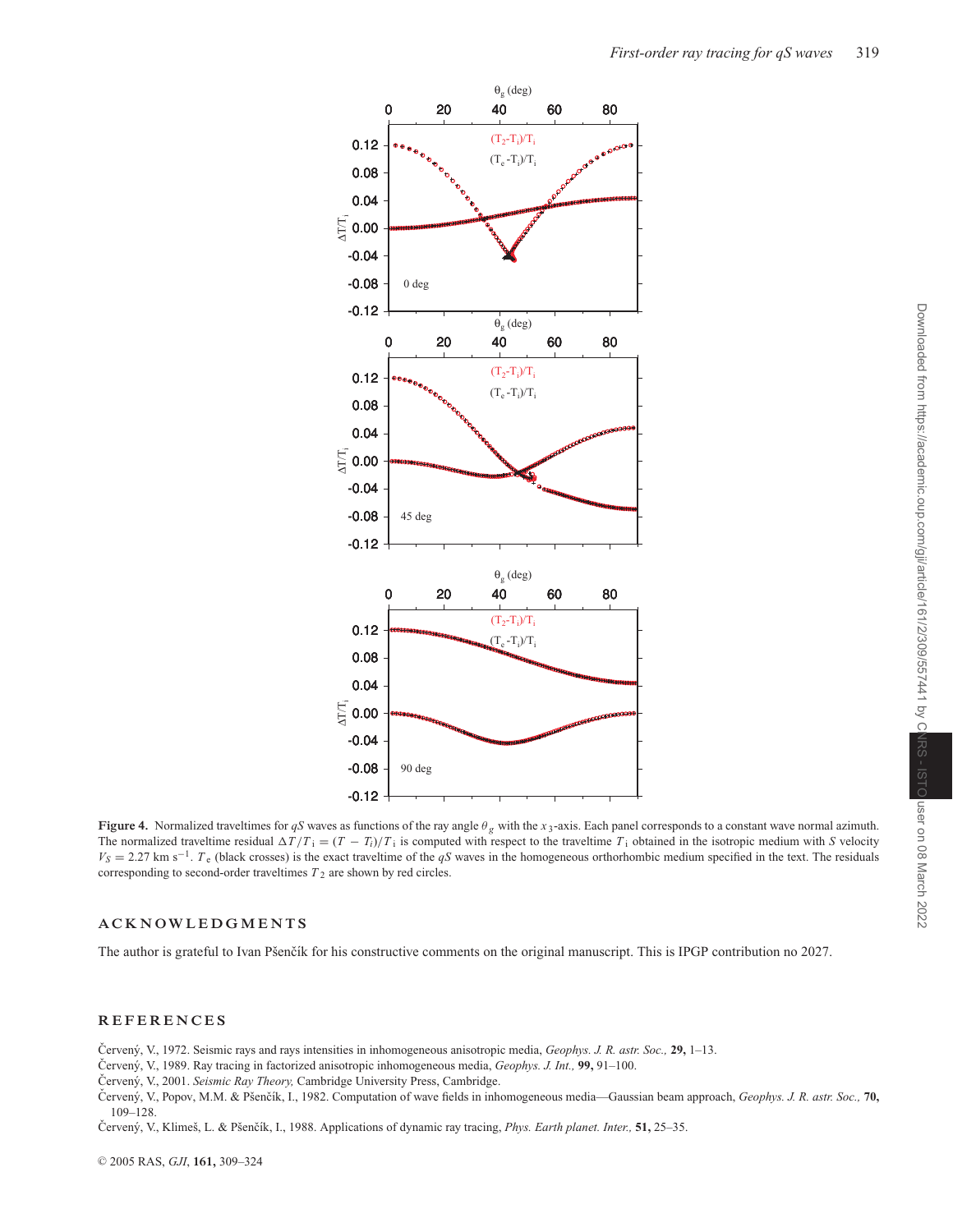Chapman, C.H. & Drummond, R., 1982. Body-wave seismograms in inhomogeneous media using Maslov asymptotic theory, *Bull. seism. Soc. Am.,* **72,** S277–S317.

Chapman, C.H. & Shearer, P.M., 1989. Ray tracing in azimuthally anisotropic media—2. Quasi-shear wave coupling, *Geophys. J.,* **96,** 65–83.

Crampin, S., 1991. Effects of point singularities on shear-wave propagation in sedimentary basins, *Geophys. J. Int.,* **107,** 531–543.

Crampin, S. & Yedlin, M., 1981. Shear-wave singularities of wave propagation in anisotropic media, *J. Geophys.,* **49,** 43–46.

Farra, V., 1989. Ray perturbation theory for heterogeneous hexagonal anisotropic medium, *Geophys. J. Int.,* **99,** 723–738.

Farra, V., 1993. Ray tracing in complex media, *J. appl. Geophys.,* **30,** 55–73.

Farra, V., 2001. High order perturbations of the phase velocity and polarization of *qP* and *qS* waves in anisotropic media, *Geophys. J. Int.,* **147,** 93–104.

Farra, V., 2004. Improved first-order approximation of group velocities in weakly anisotropic media, *Stud. Geoph. Geod.,* **48,** 199–213.

Farra, V. & Le B´egat, S., 1995. Sensitivity of *qP*-wave traveltimes and polarization vectors to heterogeneity, anisotropy and interfaces, *Geophys. J. Int.,* **121,** 371–384.

Farra, V. & Madariaga, R., 1987. Seismic waveform modeling in heterogeneous media by ray perturbation theory, *J. geophys. Res.,* **92,** 2697–2712.

- Farra, V. & Pšenčík, I., 2003. Properties of the zero-, first- and higher-order approximations of attributes of elastic waves in weakly anisotropic media, *J. acoust. Soc. Am.,* **114,** 1366–1378.
- Gajewski, D. & Pšenčík, I., 1987. Computation of high-frequency seismic wavefields in 3-D laterally inhomogeneous anisotropic media, *Geophys. J. R. astr. Soc.,* **91,** 383–411.
- Gajewski, D. & Pšenčík, I., 1990. Vertical seismic profile synthetics by dynamic ray tracing in laterally varying layered anisotropic structures, *J. geophys. Res.*, **95,** 11 301–11 315.
- Mensch, T. & Farra, V., 1999. Computation of *P*-wave rays, traveltimes and slowness in orthorhombic media, *Geophys. J. Int.,* **138,** 244–256.
- Mensch, T. & Rasolofosaon, P., 1997. Elastic-wave velocities in anisotropic media of arbitrary symmetry—generalization of Thomsen parameters  $\varepsilon$ ,  $\delta$  and  $\gamma$ , *Geophys. J. Int.,* **128,** 43–64.
- Nowack, R.L. & Pšenčík, I., 1991. Perturbation from isotropic to anisotropic heterogeneous media in ray approximation, *Geophys. J. Int.*, **106**, 1–10.

Pšenčík, I. & Farra, V., 2004. First-order ray tracing for  $qP$  waves in inhomogeneous weakly anisotropic media, *Geophysics*, submitted.

- Pšenčík, I. & Gajewski, D., 1998. Polarization, phase velocity and NMO velocity of *qP* waves in arbitrary weakly anisotropic media, *Geophysics*, **63**, 1754–1766. Pšenčík, I. & Vavryčuk, V., 2002. Approximate relation between the ray vector and the wave normal in weakly anisotropic media, *Stud. Geophys. Geod.*, **46,**
- 793–807.
- Shearer, P.M. & Chapman, C.H., 1989. Ray tracing in azimuthally anisotropic media—1. results for models of aligned cracks in the upper crust, *Geophys. J.,* **96,** 51–64.

Shuvalov, A.L., 1998. Topological features of the polarization fields of plane acoustic waves in anisotropic media, *Proc. R. Soc. Lond. A,* **454,** 2911–2947.

Vavryˇcuk, V., 2001. Ray tracing in anisotropic media with singularities, *Geophys. J. Int.,* **145,** 265–276.

Vavryˇcuk, V., 2003. Parabolic lines and caustics in homogeneous weakly anisotropic solids, *Geophys. J. Int.,* **152,** 318–334.

## **APPENDIX A: EXPRESSIONS FOR THE ELEMENTS OF THE MATRIX B¯ I N ORTHORHOMBIC, TI AND ISOTROPIC MEDIA**

In this appendix we restrict ourselves to orthorhombic media. An orthorhombic medium is defined by nine independent density-normalized elastic parameters *AIJ* and three mutually perpendicular planes of symmetry.

In the 'crystal' coordinate system, the elastic matrix is given by:

$$
\mathbf{A} = \begin{pmatrix} A_{11} & A_{12} & A_{13} & 0 & 0 & 0 \\ A_{12} & A_{22} & A_{23} & 0 & 0 & 0 \\ A_{13} & A_{23} & A_{33} & 0 & 0 & 0 \\ 0 & 0 & 0 & A_{44} & 0 & 0 \\ 0 & 0 & 0 & 0 & A_{55} & 0 \\ 0 & 0 & 0 & 0 & 0 & A_{66} \end{pmatrix}.
$$
 (A1)

We introduce the following parameters (Mensch & Farra 1999):

$$
\widehat{A}_{12} = A_{12} - \frac{A_{11} + A_{22}}{2} + 2A_{66}, \quad \widehat{A}_{13} = A_{13} - \frac{A_{11} + A_{33}}{2} + 2A_{55}, \quad \widehat{A}_{23} = A_{23} - \frac{A_{22} + A_{33}}{2} + 2A_{44}.
$$
 (A2)

Let **n** be the unit wave vector. We define three mutually perpendicular unit vectors  $\bar{\mathbf{e}}_{[1]}, \bar{\mathbf{e}}_{[2]}$  and  $\bar{\mathbf{e}}_{[3]} = \mathbf{n}$  in the following way:

$$
\bar{\mathbf{e}}_{[1]} = \frac{1}{n_r} \begin{bmatrix} n_1 n_3 \\ n_2 n_3 \\ -n_r^2 \end{bmatrix}, \quad \bar{\mathbf{e}}_{[2]} = \frac{1}{n_r} \begin{bmatrix} -n_2 \\ n_1 \\ 0 \end{bmatrix},
$$
\n(A3)

with  $n_r = \sqrt{n_1^2 + n_2^2}$ .

Denoting  $\theta$  and  $\phi$ , the polar angle and the azimuth specifying the vector **n**, the components of the wave normal are  $n_1 = \sin \theta \cos \phi$ ,  $n_2 =$  $\sin \theta \sin \phi$  and  $n_3 = \cos \theta$ . Moreover, we introduce the notation  $\bar{\mathcal{B}}_{kl}(\mathbf{x}, \theta, \phi) = \bar{\mathcal{B}}_{kl}(\mathbf{x}, \mathbf{n})$ .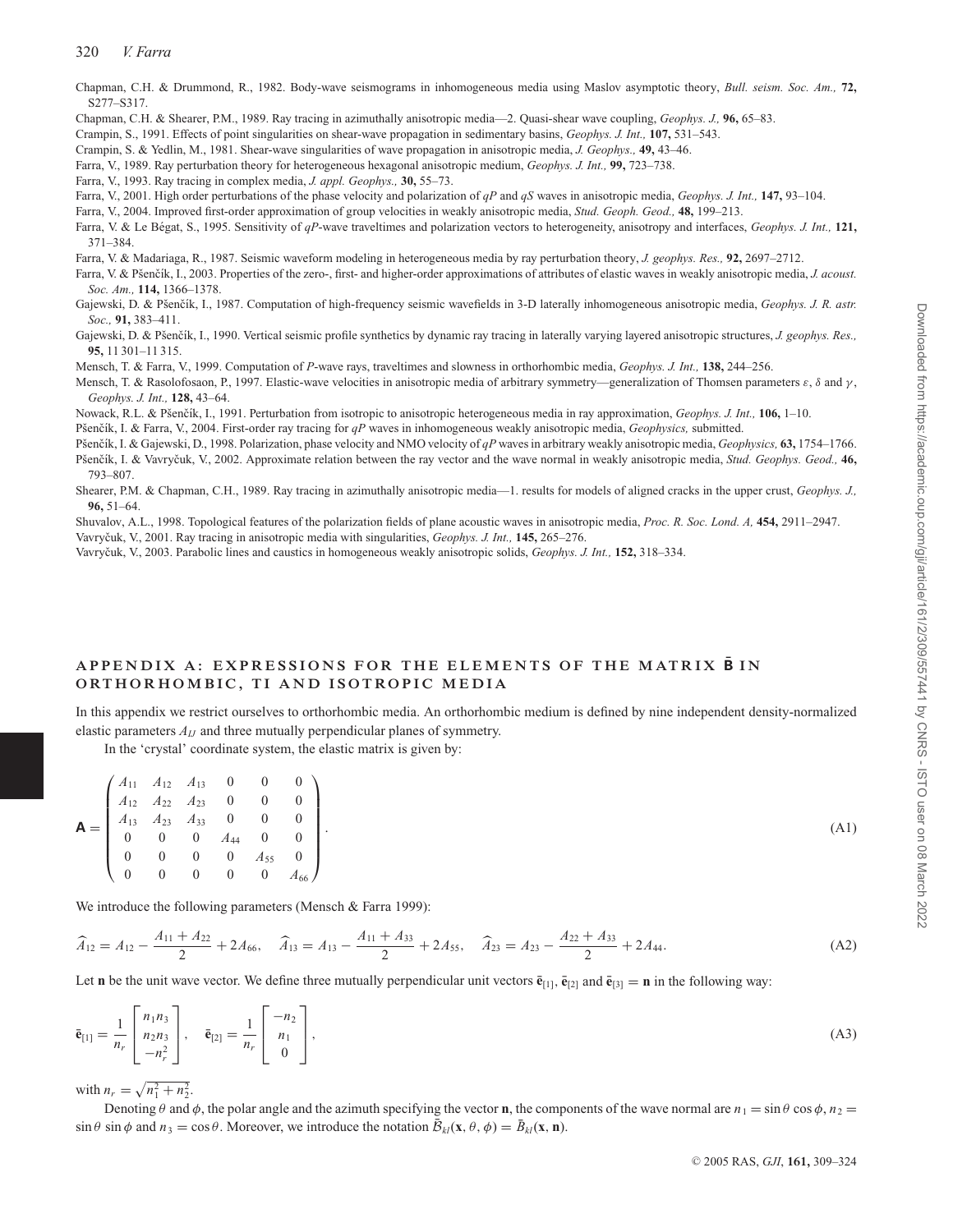In orthorhombic media, the elements of the symmetric matrix  $\bar{\mathcal{B}}(\mathbf{x}, \theta, \phi)$  can be written as:

$$
\tilde{B}_{11} = 2\left(\hat{A}_{12}C_{\phi}^{2}S_{\phi}^{2} - \hat{A}_{13}C_{\phi}^{2} - \hat{A}_{23}S_{\phi}^{2}\right)S_{\theta}^{2}C_{\theta}^{2} + A_{55}C_{\phi}^{2} + A_{44}S_{\phi}^{2},
$$
\n
$$
\tilde{B}_{12} = -C_{\phi}S_{\phi}C_{\theta}\left\{ \left[\hat{A}_{23} - \hat{A}_{13} - \hat{A}_{12}\left(C_{\phi}^{2} - S_{\phi}^{2}\right)\right]S_{\theta}^{2} + A_{55} - A_{44}\right\},
$$
\n
$$
\tilde{B}_{22} = \left(A_{44}C_{\phi}^{2} + A_{55}S_{\phi}^{2}\right)C_{\theta}^{2} + \left(A_{66} - 2\hat{A}_{12}C_{\phi}^{2}S_{\phi}^{2}\right)S_{\theta}^{2},
$$
\n
$$
\tilde{B}_{13} = C_{\theta}S_{\theta}\left[2\hat{A}_{12}C_{\phi}^{2}S_{\phi}^{2}S_{\phi}^{2} + \left(\hat{A}_{13}C_{\phi}^{2} + \hat{A}_{23}S_{\phi}^{2}\right)\left(C_{\theta}^{2} - S_{\theta}^{2}\right) + \frac{1}{2}\left(A_{11} - A_{33}\right)C_{\phi}^{2} + \frac{1}{2}\left(A_{22} - A_{33}\right)S_{\phi}^{2}\right],
$$
\n
$$
\tilde{B}_{23} = S_{\theta}C_{\phi}S_{\phi}\left[\hat{A}_{12}(C_{\phi}^{2} - S_{\phi}^{2})S_{\theta}^{2} + (\hat{A}_{23} - \hat{A}_{13})C_{\theta}^{2} + \frac{1}{2}(A_{22} - A_{11})\right],
$$
\n
$$
\tilde{B}_{33} = \left(A_{11}C_{\phi}^{2} + A_{22}S_{\phi}^{2}\right)S_{\theta}^{2} + A_{33}C_{\theta}^{2} + 2\hat{A}_{12}C_{\phi}^{2}S_{\phi}^{2}S_{\theta}^{4} + 2\left(\hat{A}_{13}C_{\phi}^{2}
$$

where  $C_{\theta}$ ,  $S_{\theta}$ ,  $C_{\phi}$  and  $S_{\phi}$  mean cos  $\theta$ , sin  $\theta$ , cos  $\phi$  and sin  $\phi$ , respectively.

Since the elements  $\bar{B}_{kl}$  are homogeneous functions of degree 2 with respect to **p**, one can use the relation  $\bar{B}_{kl}(\mathbf{x}, \mathbf{p}) = p^2 \bar{B}_{kl}(\mathbf{x}, \theta, \phi)$  to obtain their expressions from (A4).

In a VTI medium, one has  $A_{11} = A_{22}$ ,  $\widehat{A}_{12} = 0$ ,  $\widehat{A}_{13} = \widehat{A}_{23}$  and  $A_{44} = A_{55}$ . The elements  $\overline{B}_{ij}$  only depend on the angle  $\theta$  and are given by:

$$
\bar{\mathcal{B}}_{11} = A_{44} - 2\widehat{A}_{13} S_{\theta}^{2} C_{\theta}^{2}, \n\bar{\mathcal{B}}_{22} = A_{66} S_{\theta}^{2} + A_{44} C_{\theta}^{2}, \n\bar{\mathcal{B}}_{13} = C_{\theta} S_{\theta} \bigg[ \widehat{A}_{13} \left( C_{\theta}^{2} - S_{\theta}^{2} \right) + \frac{1}{2} (A_{11} - A_{33}) \bigg], \n\bar{\mathcal{B}}_{12} = \bar{\mathcal{B}}_{23} = 0, \n\bar{\mathcal{B}}_{33} = A_{11} S_{\theta}^{2} + A_{33} C_{\theta}^{2} + 2\widehat{A}_{13} S_{\theta}^{2} C_{\theta}^{2}.
$$
\n(A5)

In isotropic media,  $\widehat{A}_{12} = \widehat{A}_{13} = \widehat{A}_{23} = 0$ ,  $A_{44} = A_{55} = A_{66}$  and  $A_{11} = A_{22} = A_{33}$ . The corresponding elements  $\overline{B}_{ij}$  are given by:

$$
\bar{\mathcal{B}}_{11} = \bar{\mathcal{B}}_{22} = A_{44}, \quad \bar{\mathcal{B}}_{33} = A_{33}, \quad \bar{\mathcal{B}}_{12} = \bar{\mathcal{B}}_{13} = \bar{\mathcal{B}}_{23} = 0.
$$
\n(A6)

## **APPENDIX B: EXPRESSIONS FOR THE PARTIAL DERIVATIVES OF ELEMENTS OF MATRIX B**

Because the elements of matrix  $\bf{B}$  are homogeneous functions of degree 2 with respect to **p**, their partial derivatives with respect to  $p_i$  can be expressed in a simple way by using the spherical coordinates  $(p, \theta, \phi)$  of vector **p**.

Let us introduce the notation  $\mathcal{B}_{kl}(\mathbf{x}, \theta, \phi) = B_{kl}(\mathbf{x}, \mathbf{n})$ . The elements  $B_{kl}$  satisfy the relation  $B_{kl}(\mathbf{x}, \mathbf{p}) = p^2 \mathcal{B}_{kl}(\mathbf{x}, \theta, \phi)$ . The first partial derivatives of element  $B_{kl}$  are given by:

$$
\frac{\partial B_{kl}}{\partial p_i}(\mathbf{x}, \mathbf{p}) = p \left( 2B_{kl} n_i + \frac{\partial B_{kl}}{\partial \theta} \bar{e}_{[1]_l} + \frac{1}{\sin \theta} \frac{\partial B_{kl}}{\partial \phi} \bar{e}_{[2]_l} \right),
$$
  
\n
$$
\frac{\partial B_{kl}}{\partial x_i}(\mathbf{x}, \mathbf{p}) = p^2 \frac{\partial B_{kl}}{\partial x_i}, \quad i = 1, 2, 3,
$$
\n(B1)

where the vectors  $\bar{\mathbf{e}}_{[K]}$  are defined in Appendix A.

The second partial derivatives of element  $B_{kl}$  are given by:

$$
\frac{\partial^2 B_{kl}}{\partial x_i \partial x_j}(\mathbf{x}, \mathbf{p}) = p^2 \frac{\partial^2 B_{kl}}{\partial x_i \partial x_j},
$$
\n
$$
\frac{\partial^2 B_{kl}}{\partial p_i \partial x_j}(\mathbf{x}, \mathbf{p}) = p \left( 2 \frac{\partial B_{kl}}{\partial x_j} n_i + \frac{\partial^2 B_{kl}}{\partial x_j \partial \theta} \bar{e}_{[1]_i} + \frac{1}{\sin \theta} \frac{\partial^2 B_{kl}}{\partial x_j \partial \phi} \bar{e}_{[2]_i} \right),
$$
\n
$$
\frac{\partial^2 B_{kl}}{\partial p_i \partial p_j}(\mathbf{x}, \mathbf{p}) = 2B_{kl} \delta_{ij} + \frac{\partial^2 B_{kl}}{\partial \theta^2} \bar{e}_{[1]_i} \bar{e}_{[1]_j} + \frac{1}{\sin \theta} \left( \frac{\partial^2 B_{kl}}{\partial \theta \partial \phi} - \frac{\cos \theta}{\sin \theta} \frac{\partial B_{kl}}{\partial \phi} \right) \left( \bar{e}_{[1]_i} \bar{e}_{[2]_j} + \bar{e}_{[2]_i} \bar{e}_{[1]_j} \right)
$$
\n
$$
+ \frac{\partial B_{kl}}{\partial \theta} \left( \bar{e}_{[1]_i} n_j + n_i \bar{e}_{[1]_j} \right) + \frac{1}{\sin \theta} \left( \frac{1}{\sin \theta} \frac{\partial^2 B_{kl}}{\partial \phi^2} + \cos \theta \frac{\partial B_{kl}}{\partial \theta} \right) \bar{e}_{[2]_i} \bar{e}_{[2]_j}
$$
\n
$$
+ \frac{1}{\sin \theta} \frac{\partial B_{kl}}{\partial \phi} \left( \bar{e}_{[2]_i} n_j + n_i \bar{e}_{[2]_j} \right).
$$
\n(B2)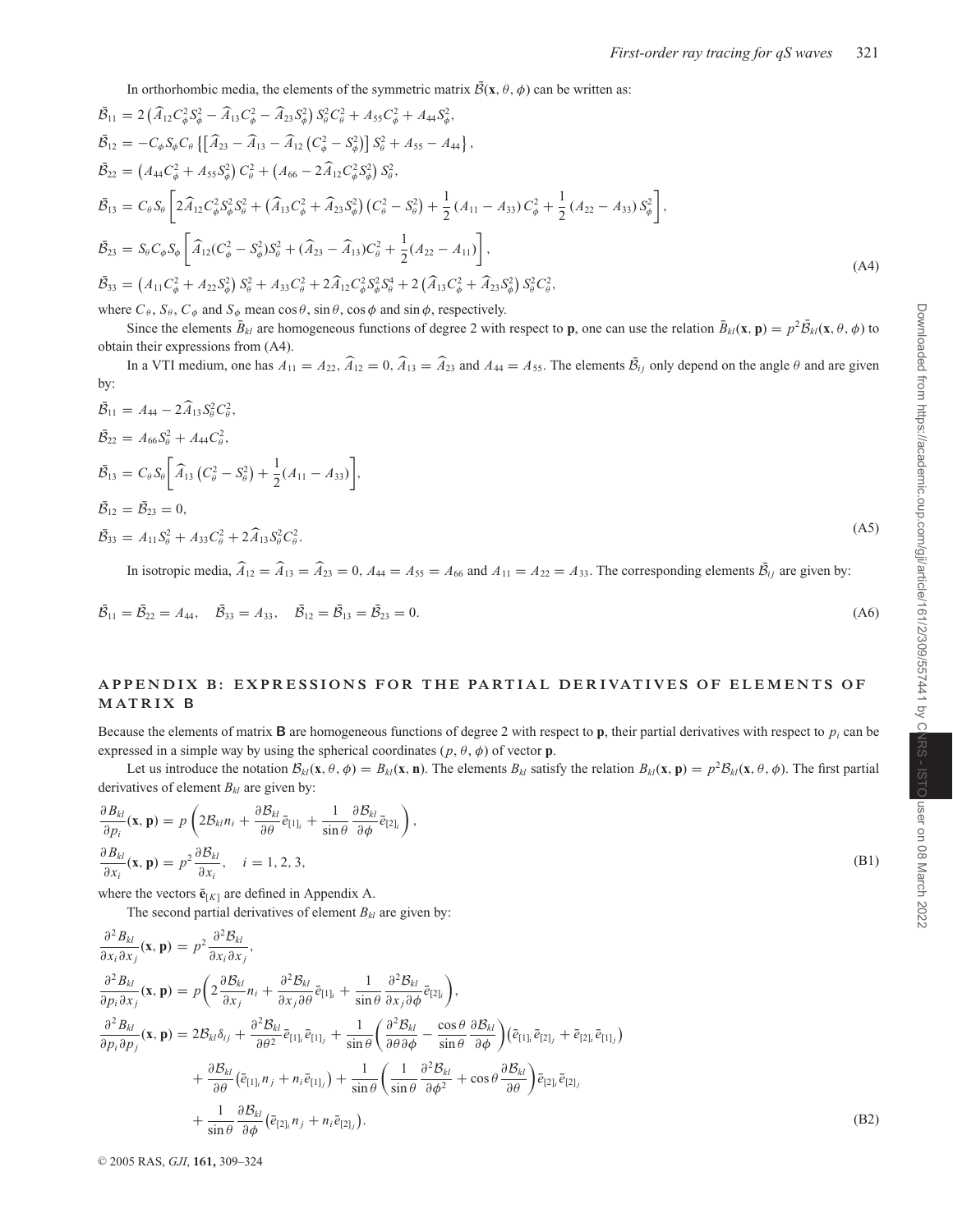#### APPENDIX C: BEHAVIOUR OF THE FIRST-ORDER GROUP VELOCITIES **AND ANGLE Φ(0) IN THE NEIGHBOURHOOD OF A SINGULARITY**

In order to study the behaviour of the first-order group velocities in the vicinity of singularities, we follow a similar approach to that used by Shuvalov (1998) (see also Vavryčuk 2003 for the exact expressions).

We shall use the following vectors  $q(p)$ ,  $r(p)$  and  $s(p)$  defined by their components:

$$
q_i = \frac{1}{2} \left( \frac{\partial B_{11}}{\partial p_i} + \frac{\partial B_{22}}{\partial p_i} \right), \quad r_i = \frac{1}{2} \left( \frac{\partial B_{11}}{\partial p_i} - \frac{\partial B_{22}}{\partial p_i} \right), \quad s_i = \frac{\partial B_{12}}{\partial p_i},
$$
(C1)

and the 3  $\times$  3 matrices  $F(p)$  and  $G(p)$  whose elements are:

$$
F_{ij} = \frac{1}{4} \left( \frac{\partial^2 B_{11}}{\partial p_i \partial p_j} - \frac{\partial^2 B_{22}}{\partial p_i \partial p_j} \right), \quad G_{ij} = \frac{1}{2} \frac{\partial^2 B_{12}}{\partial p_i \partial p_j}.
$$
(C2)

The components  $q_i$ ,  $r_i$ ,  $s_i$  and the matrix elements  $F_{ij}$  and  $G_{ij}$  are continuous functions of **p**. Let us remark that the vector **q** is independent of the choice of the vectors  $\mathbf{e}_{[K]}$  used to define the elements  $B_{KL}$ , but **r** and **s** depend on it.

The first-order group velocities  $\mathbf{v}_{[M]}^{(1)}$  defined by (33) and the quantity  $\mathbf{g}_{[1]}^{(0)T} \frac{\partial \mathbf{B}}{\partial p_i} \mathbf{g}_{[2]}^{(0)}$  needed in the evaluation of the second partial derivatives of  $G_{[M]}^{(1)}$  (see eq. 38), can be written in terms of the angle  $\Phi^{(0)}$  and the vectors **q**, **r** and **s**:

$$
\mathbf{v}_{[M]}^{(1)}(\mathbf{n}) = \frac{1}{2V_{[M]}^{(1)}(\mathbf{n})} \left[ \mathbf{q}(\mathbf{n}) - (-1)^M \left( \cos 2\Phi^{(0)}(\mathbf{n}) \mathbf{r}(\mathbf{n}) + \sin 2\Phi^{(0)}(\mathbf{n}) \mathbf{s}(\mathbf{n}) \right) \right], \quad M = 1, 2,
$$
\n(C3)

and

$$
\mathbf{g}_{[1]}^{(0)\mathrm{T}}\frac{\partial \mathbf{B}}{\partial p_i}\mathbf{g}_{[2]}^{(0)} = -\sin 2\Phi^{(0)}r_i + \cos 2\Phi^{(0)}s_i, \quad i = 1, 2, 3. \tag{C4}
$$

Let us denote by  $\mathbf{n}_0$  the unit vector specifying the first-order singularity direction. In the direction  $\mathbf{n}_0$ , the eqs (20) are satisfied. Denoting  $\mathbf{q}_0 = \mathbf{q}(\mathbf{n}_0)$ ,  $\mathbf{r}_0 = \mathbf{r}(\mathbf{n}_0)$  and  $\mathbf{s}_0 = \mathbf{s}(\mathbf{n}_0)$  the vectors calculated at  $\mathbf{n}_0$ , one can show from (20) and (B1) that:

$$
\mathbf{r}_0 \cdot \mathbf{n}_0 = \mathbf{s}_0 \cdot \mathbf{n}_0 = 0,\tag{C5}
$$

so that the vectors  $\mathbf{r}_0$  and  $\mathbf{s}_0$  lie in the same plane orthogonal to  $\mathbf{n}_0$ .

Let us consider a close neighbourhood of the first-order singularity direction defined by the vector  $\mathbf{n}_0$ . The deviation  $\Delta \mathbf{n} = \mathbf{n} - \mathbf{n}_0$  of the wave normal with respect to the singularity direction  $\mathbf{n}_0$  is approximated by the relation:

$$
\Delta \mathbf{n} = \psi \mathbf{e}_{\psi} - \frac{\psi^2}{2} \mathbf{n}_0, \tag{C6}
$$

where  $\psi$  is the angle between **n** and **n**<sub>0</sub> and **e**<sub> $\psi$ </sub> is the unit vector orthogonal to **n**<sub>0</sub> specifying the direction from which the singularity is approached.

In the vicinity of the first-order singularity direction, one can write the following approximations:

$$
B_{11}(\mathbf{n}) - B_{22}(\mathbf{n}) \approx 2\psi (\mathbf{r}_0 \cdot \mathbf{e}_{\psi} + \psi \mathbf{e}_{\psi}^{\mathrm{T}} F_0 \mathbf{e}_{\psi}),
$$
  
\n
$$
B_{12}(\mathbf{n}) \approx \psi (\mathbf{s}_0 \cdot \mathbf{e}_{\psi} + \psi \mathbf{e}_{\psi}^{\mathrm{T}} G_0 \mathbf{e}_{\psi}),
$$
  
\n
$$
\mathbf{r}(\mathbf{n}) \approx \mathbf{r}_0 + 2\psi F_0 \mathbf{e}_{\psi},
$$
  
\n
$$
\mathbf{s}(\mathbf{n}) \approx \mathbf{s}_0 + 2\psi G_0 \mathbf{e}_{\psi},
$$
\n(C7)

where the matrices  $F_0$  and  $G_0$  are calculated at  $\mathbf{n}_0$ . Moreover we denote by  $V_S^{(1)}$  the common first-order phase velocity at the singularity.

#### **Conical singularity**

A first-order conical singularity is defined as a direction in which the two first-order slowness sheets of the *qS* waves touch through the vertices of cone-shaped surfaces. The condition for such a singularity can be written as follows:

## $\mathbf{r}_0 \times \mathbf{s}_0 \neq \mathbf{0}$ . (C8)

In the vicinity of the singularity, one can write the following approximations from  $(25)$ ,  $(27)$  and  $(C7)$ :

$$
\tan 2\Phi^{(0)}(\mathbf{n}) \approx \frac{\mathbf{s}_0 \cdot \mathbf{e}_{\psi}}{\mathbf{r}_0 \cdot \mathbf{e}_{\psi}},
$$
  
\n
$$
G_{[1]}^{(1)}(\mathbf{n}) - G_{[2]}^{(1)}(\mathbf{n}) \approx 2\psi \frac{\mathbf{r}_0 \cdot \mathbf{e}_{\psi}}{\cos 2\Phi^{(0)}},
$$
  
\n
$$
\mathbf{r}(\mathbf{n}) \approx \mathbf{r}_0,
$$
  
\n
$$
\mathbf{s}(\mathbf{n}) \approx \mathbf{s}_0.
$$
 (C9)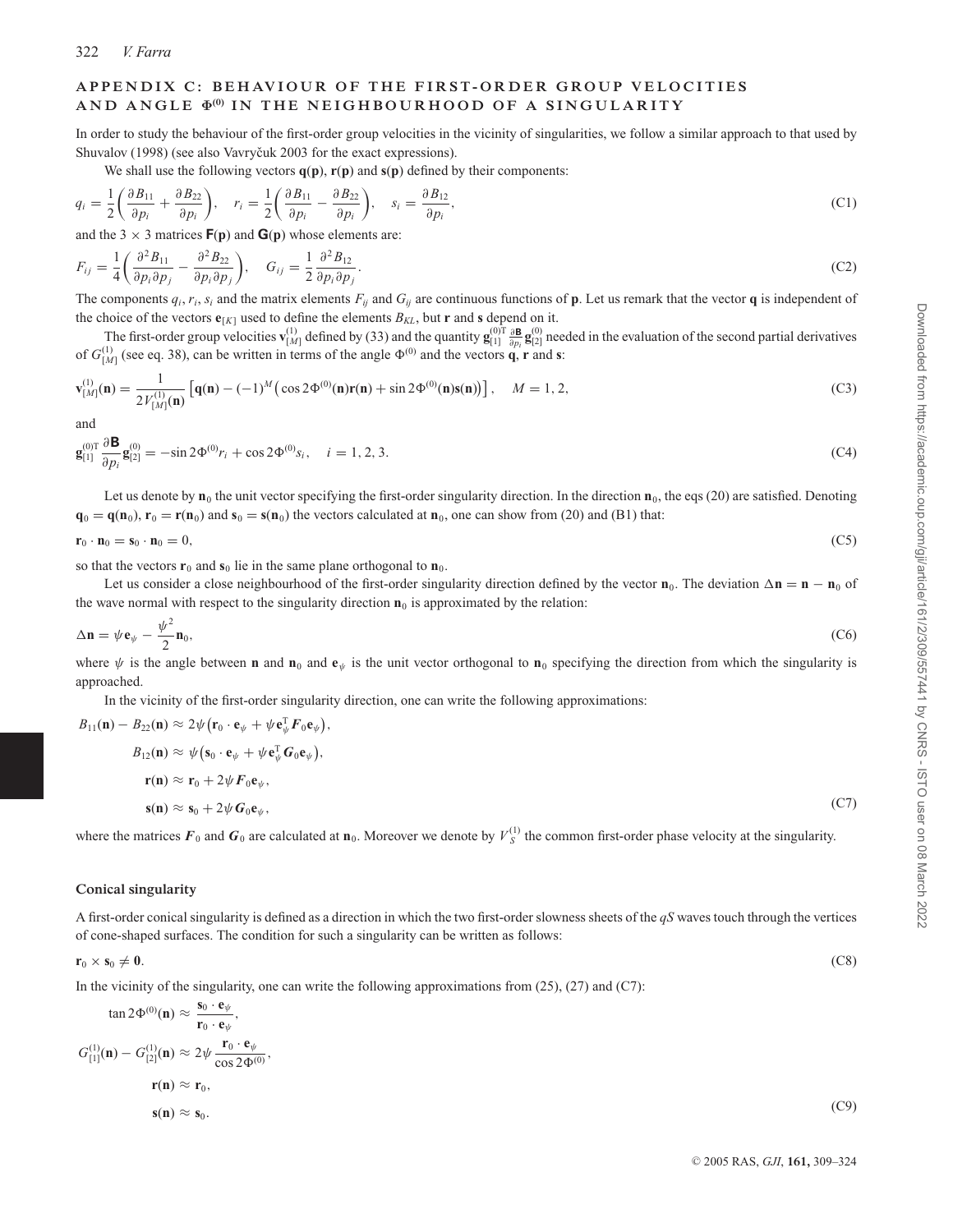From (C9), one can see that the angle  $\Phi^{(0)}$  depends on the direction of approach  $\mathbf{e}_{\psi}$  and changes by  $\pm \pi/2$  when the wave normal crosses the singularity. In order to demonstrate it, one should remember that  $G_{[1]}^{(1)}(\mathbf{n}) \ge G_{[2]}^{(1)}(\mathbf{n})$  (see eq. 18); therefore cos 2 $\Phi^{(0)}$  changes its sign as  $\psi$  does when the wave normal crosses the singularity.

For **n** approaching  $\mathbf{n}_0$ , the first-order group-velocity vectors  $\mathbf{v}_{[M]}^{(1)}$  tend to the vectors

$$
\frac{1}{2V_S^{(1)}}\left[\mathbf{q}_0 - (-1)^M \left(\cos 2\Phi^{(0)}\mathbf{r}_0 + \sin 2\Phi^{(0)}\mathbf{s}_0\right)\right], \quad M = 1, 2,
$$
\n(C10)

which envelop a cone (the so-called cone of internal refraction) with the elliptical lid lying in the plane orthogonal to  $\mathbf{n}_0$ . The  $qS_1$  and the  $qS_2$ waves exchange their first-order group velocity (because  $\Phi^{(0)}$  changes by  $\pm \pi/2$ ) when the wave normal crosses the singularity. Moreover, in the vicinity of the conical singularity, the quantity

$$
\left(\mathbf{g}_{[1]}^{(0)T} \frac{\partial \mathbf{B}}{\partial p_i} \mathbf{g}_{[2]}^{(0)}\right) \left(\mathbf{g}_{[1]}^{(0)T} \frac{\partial \mathbf{B}}{\partial p_j} \mathbf{g}_{[2]}^{(0)}\right) \left(G_{[1]}^{(1)} - G_{[2]}^{(1)}\right)^{-1}, \quad i, j = 1, 2, 3,
$$
\n(C11)

behaves like  $1/\psi$  (see C4 and C9), and is therefore singular at the singularity.

#### **Kiss singularity**

A first-order kiss singularity (or tangential singularity) corresponds to a direction in which the first-order slowness sheets of the *qS* waves touch tangentially at an isolated point. Such a singularity corresponds to the following condition:

$$
r_0 = s_0 = 0. \tag{C12}
$$

In the vicinity of the singularity, one can write the following approximations from  $(25)$ ,  $(27)$  and  $(C7)$ :

$$
\tan 2\Phi^{(0)}(\mathbf{n}) \approx \frac{\mathbf{e}_{\psi}^{\mathrm{T}} G_0 \mathbf{e}_{\psi}}{\mathbf{e}_{\psi}^{\mathrm{T}} F_0 \mathbf{e}_{\psi}},
$$
  
\n
$$
G_{[1]}^{(1)}(\mathbf{n}) - G_{[2]}^{(1)}(\mathbf{n}) \approx 2\psi^2 \frac{\mathbf{e}_{\psi}^{\mathrm{T}} F_0 \mathbf{e}_{\psi}}{\cos 2\Phi^{(0)}},
$$
  
\n
$$
\mathbf{r}(\mathbf{n}) \approx 2\psi F_0 \mathbf{e}_{\psi},
$$
  
\n
$$
\mathbf{s}(\mathbf{n}) \approx 2\psi G_0 \mathbf{e}_{\psi}.
$$
\n(C13)

From (C13), one can see that the angle  $\Phi^{(0)}$  depends on the direction of approach  $\mathbf{e}_{\psi}$  but is continuous when the wave normal crosses the singularity.

For **n** approaching  $\mathbf{n}_0$ , the first-order group-velocity vectors  $\mathbf{v}_{[M]}^{(1)}$  tend to the same vector, see (C3) and (C12):

$$
\frac{1}{2V_S^{(1)}}\mathbf{q}_0,\tag{C14}
$$

whatever the wave mode *M* and the direction of approach  $e_{\psi}$ .

In the vicinity of the kiss singularity, the quantity

 $T_{\alpha}$ 

$$
\left(\mathbf{g}_{[1]}^{(0)T} \frac{\partial \mathbf{B}}{\partial p_i} \mathbf{g}_{[2]}^{(0)}\right) \left(\mathbf{g}_{[1]}^{(0)T} \frac{\partial \mathbf{B}}{\partial p_j} \mathbf{g}_{[2]}^{(0)}\right) \left(G_{[1]}^{(1)} - G_{[2]}^{(1)}\right)^{-1}, \quad i, j = 1, 2, 3,
$$
\n(C15)

has a finite limit at the singularity, see (C4) and (C13).

#### **Intersection singularity**

An intersection singularity occurs when the first-order slowness sheets of the two *qS* wavesintersect along a line. Such a singularity corresponds to the following condition:

$$
\mathbf{s}_0 = \eta \mathbf{r}_0, \mathbf{r}_0 \neq \mathbf{0}.\tag{C16}
$$

In the vicinity of the singularity, one can write the following approximations from  $(25)$ ,  $(27)$  and  $(C7)$ :

 $\tan 2\Phi^{(0)}(\mathbf{n}) \approx \eta,$ 

$$
G_{[1]}^{(1)}(\mathbf{n}) - G_{[2]}^{(1)}(\mathbf{n}) \approx 2\psi \frac{\mathbf{r}_0 \cdot \mathbf{e}_{\psi}}{\cos 2\Phi^{(0)}},
$$
  

$$
\mathbf{r}(\mathbf{n}) \approx \mathbf{r}_0 + 2\psi \mathbf{F}_0 \mathbf{e}_{\psi},
$$
  

$$
\mathbf{s}(\mathbf{n}) \approx \mathbf{s}_0 + 2\psi \mathbf{G}_0 \mathbf{e}_{\psi}.
$$
 (C17)

From eqs (C17), one can see that the angle  $\Phi^{(0)}$  changes by  $\pm \pi/2$  when the wave normal crosses the singularity.